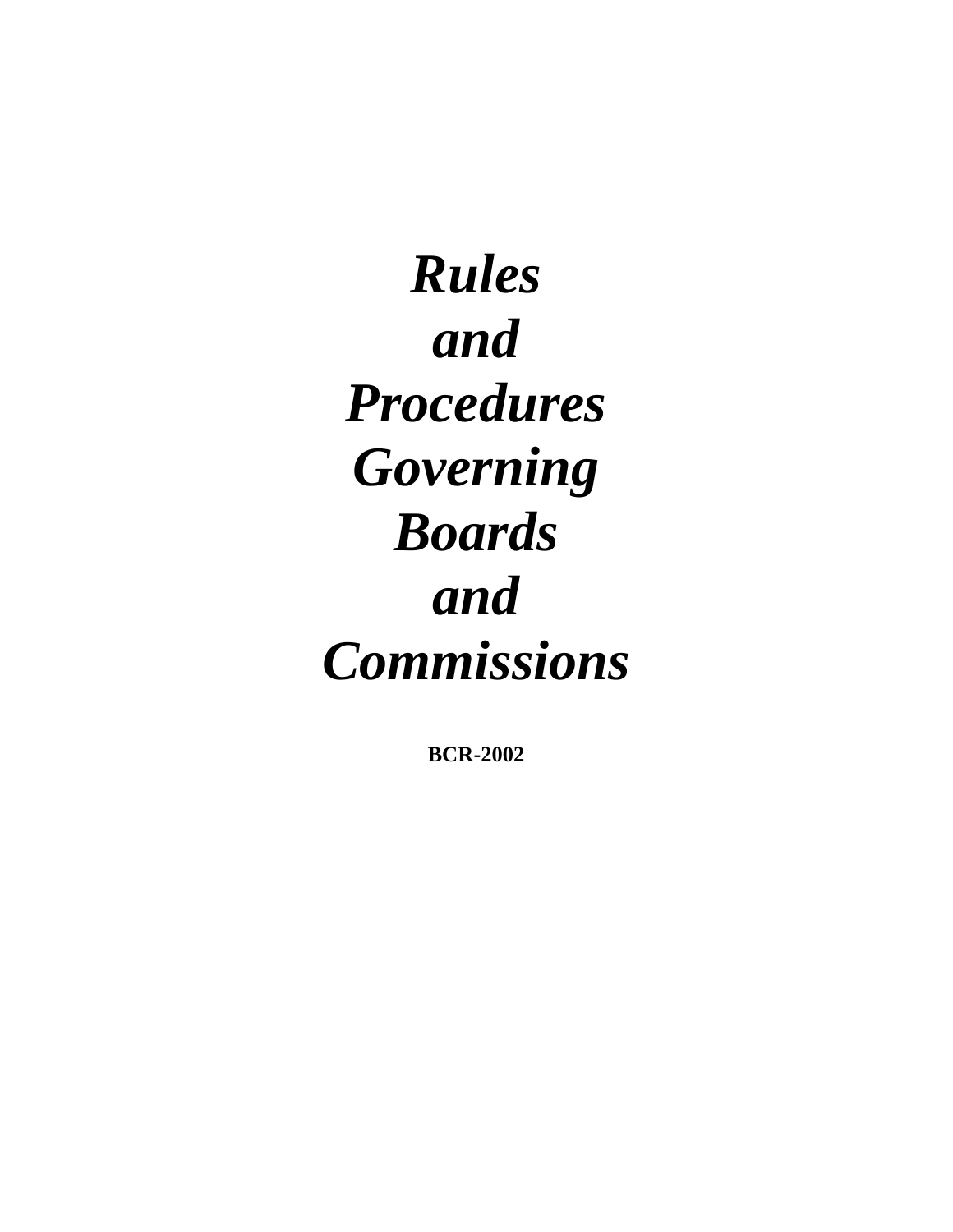| <b>RULE 1</b>       | <b>ADMINISTRATION &amp; GENERAL MEETING RULES  4</b>              |  |
|---------------------|-------------------------------------------------------------------|--|
| RULE <sub>1.1</sub> |                                                                   |  |
| RULE 1.2            | BOARD OR COMMISSION TO ENFORCE RULES AND PROCEDURES 4             |  |
| RULE 1.3            |                                                                   |  |
| RULE <sub>1.4</sub> |                                                                   |  |
| RULE 1.5            | VOTES NECESSARY FOR ELECTION OF OFFICERS AND EMPLOYEES 4          |  |
| RULE <sub>1.6</sub> |                                                                   |  |
| RULE <sub>1.7</sub> |                                                                   |  |
| <b>RULE 1.7.1</b>   |                                                                   |  |
| <b>RULE 1.7.2</b>   |                                                                   |  |
| <b>RULE 1.7.3</b>   |                                                                   |  |
| <b>RULE 1.7.4</b>   |                                                                   |  |
| <b>RULE 1.7.5</b>   |                                                                   |  |
| RULE <sub>1.8</sub> |                                                                   |  |
| RULE <sub>1.9</sub> |                                                                   |  |
| <b>RULE 1.10</b>    |                                                                   |  |
| <b>RULE 1.11</b>    |                                                                   |  |
| <b>RULE 1.12</b>    |                                                                   |  |
| <b>RULE 1.13</b>    |                                                                   |  |
| <b>RULE 1.14</b>    | FINANCE DIRECTOR OR COUNCIL CLERK TO ACT AS CLERK OF THE BOARD OR |  |
|                     |                                                                   |  |
| <b>RULE 1.15</b>    |                                                                   |  |
| <b>RULE 1.16</b>    |                                                                   |  |
| <b>RULE 1.17</b>    |                                                                   |  |
| <b>RULE 1.18</b>    |                                                                   |  |
| <b>RULE 1.19</b>    |                                                                   |  |
| <b>RULE 1.20</b>    |                                                                   |  |
| <b>RULE 1.21</b>    |                                                                   |  |
| <b>RULE 1.22</b>    |                                                                   |  |
| <b>RULE 1.23</b>    |                                                                   |  |
| <b>RULE 1.24</b>    |                                                                   |  |
| <b>RULE 1.25</b>    |                                                                   |  |
| <b>RULE 1.26</b>    | CONFLICT IN RULES GOVERNING MEETINGS AND HEARINGS  10             |  |
| <b>RULE 1.27</b>    |                                                                   |  |
| <b>RULE 1.28</b>    |                                                                   |  |
| <b>RULE 1.29</b>    |                                                                   |  |
| <b>RULE 1.30</b>    |                                                                   |  |
| <b>RULE 2</b>       |                                                                   |  |
| RULE <sub>2.1</sub> |                                                                   |  |
| <b>RULE 2.2</b>     |                                                                   |  |
| RULE 2.3            |                                                                   |  |
| RULE <sub>2.4</sub> |                                                                   |  |
| RULE 2.5            |                                                                   |  |
| <b>RULE 2.6</b>     |                                                                   |  |
| RULE <sub>2.7</sub> |                                                                   |  |
| RULE <sub>2.8</sub> |                                                                   |  |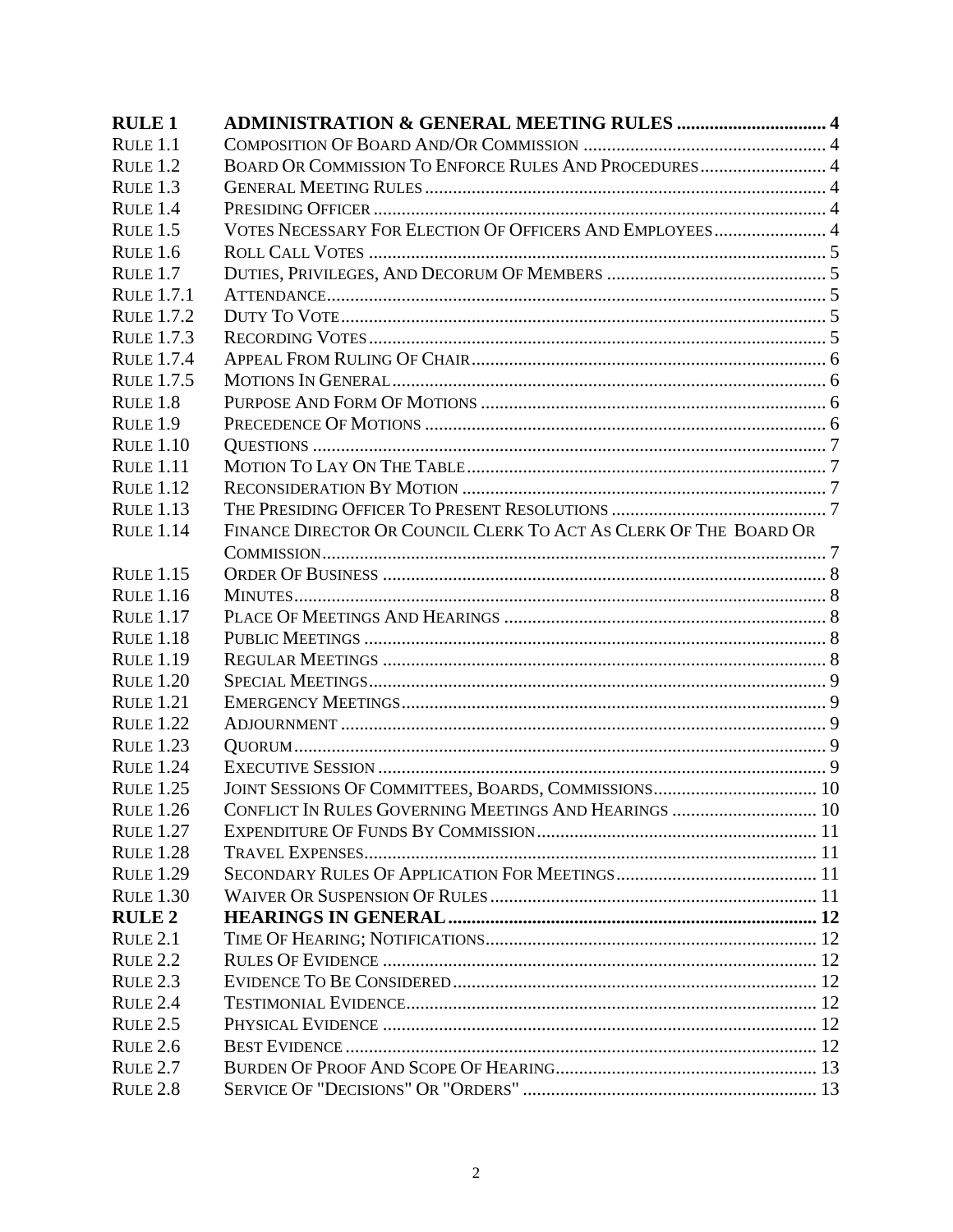| RULE <sub>2.9</sub> |                                                                 |  |
|---------------------|-----------------------------------------------------------------|--|
| <b>RULE 2.10</b>    |                                                                 |  |
| <b>RULE 2.11</b>    |                                                                 |  |
| <b>RULE 2.12</b>    |                                                                 |  |
| <b>RULE 2.13</b>    | APPLICABILITY OF RULES FOR APPEALS TO GENERAL HEARING RULES  14 |  |
| <b>RULE 3</b>       | <b>RULES AND PROCEDURES GOVERNING APPEALS 15</b>                |  |
| RUTE 3.1            |                                                                 |  |
| RULE 3.2            |                                                                 |  |
| RULE 3.3            |                                                                 |  |
| RULE 3.4            |                                                                 |  |
| RULE 3.5            |                                                                 |  |
| RUTE 3.6            |                                                                 |  |
| RULE 3.7            |                                                                 |  |
| RULE 3.8            |                                                                 |  |
| RULE 3.9            |                                                                 |  |
| <b>RULE 3.10</b>    |                                                                 |  |
| <b>RULE 3.11</b>    |                                                                 |  |
| <b>RULE 3.12</b>    |                                                                 |  |
| <b>RULE 3.13</b>    |                                                                 |  |
| <b>RULE 3.14</b>    |                                                                 |  |
| <b>RULE 3.15</b>    |                                                                 |  |
| <b>RULE 3.16</b>    |                                                                 |  |
| <b>RULE 3.17</b>    |                                                                 |  |
| <b>RULE 3.18</b>    |                                                                 |  |
| <b>RULE 3.19</b>    |                                                                 |  |
| <b>RULE 3.20</b>    |                                                                 |  |
| <b>RULE 3.21</b>    |                                                                 |  |
| <b>RULE 3.22</b>    |                                                                 |  |
| <b>RULE 3.23</b>    |                                                                 |  |
| <b>RULE 3.24</b>    |                                                                 |  |
| <b>RULE 3.25</b>    |                                                                 |  |
| <b>RULE 3.26</b>    |                                                                 |  |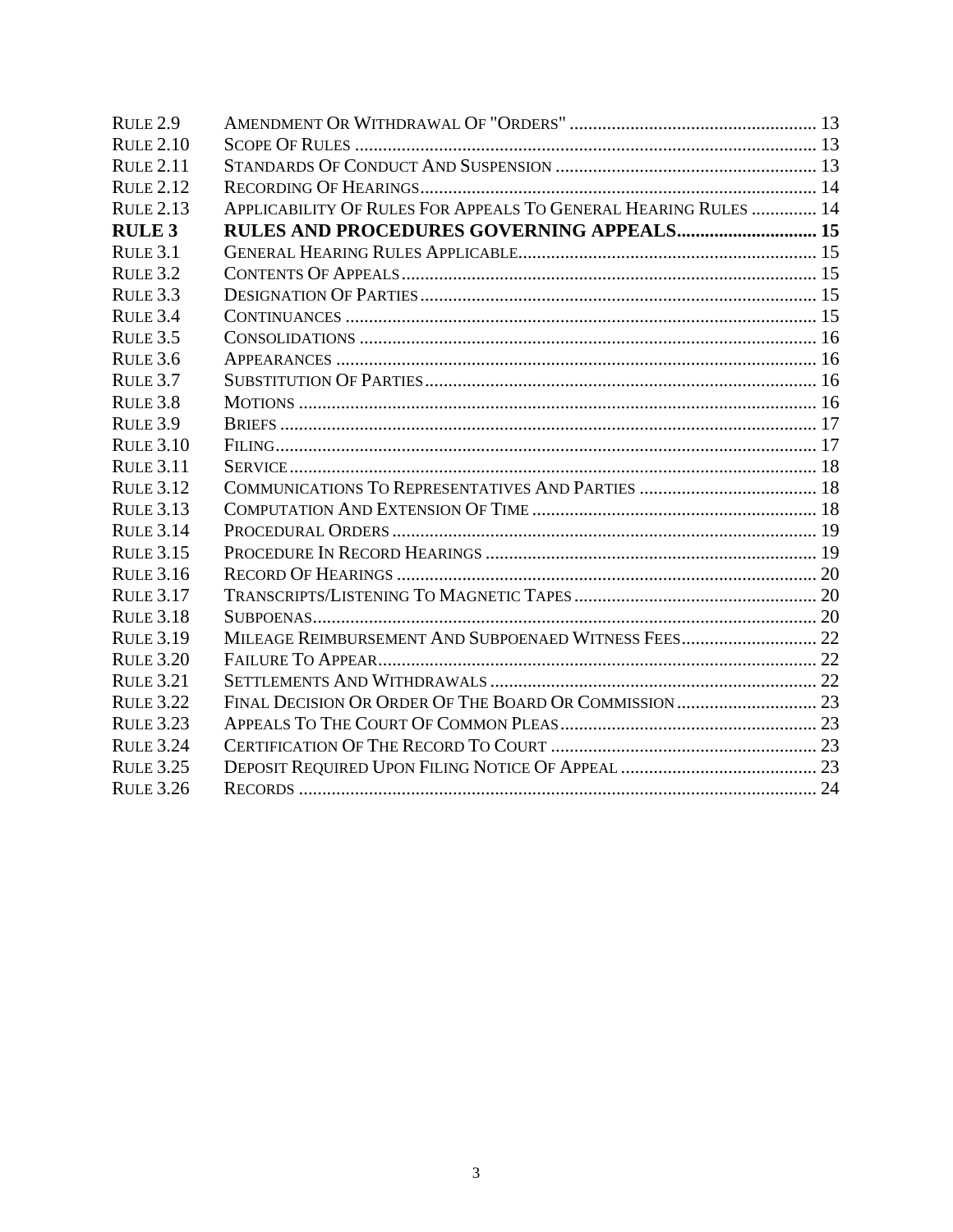# <span id="page-3-0"></span>**RULE 1 ADMINISTRATION & GENERAL MEETING RULES**

#### **Rule 1.1 Composition Of Board And/Or Commission**

Composition of the Board and/or Commission shall be as found in the Codified Ordinances of the City of Napoleon, Ohio governing such board or commission.

It shall be the duty of each member of the board or commission to attend all meetings or hearings of the board or commission and to devote as much time as is necessary to the management of the business and affairs of the board or commission.

#### **Rule 1.2 Board Or Commission To Enforce Rules And Procedures**

The board or commission shall administer and enforce the rules and procedures herein prescribed.

#### **Rule 1.3 General Meeting Rules**

Unless otherwise provided by Council Ordinance or the City Charter, at the organizational meeting held in January of each calendar, the board or commission shall elect one (1) of its members to serve as chairman or chair lady (hereinafter called chairman) of the board or commission whom shall, except in case of death, resignation, recall, removal or forfeiture of office, serve for a term of one (1) year or until his or her successor is elected and qualified. In the absence of the chairman there shall be selected an "acting chairman" by the members whom shall be cloaked with all power and authority of the chairman in any absence of the chairman.

#### **Rule 1.4 Presiding Officer**

The chairman, and in the chairman's absence, the acting chairman, shall preside over the meetings of the board or commission. The presiding officer shall sign all documents as the presiding officer. The presiding officer shall call all meetings of the board or commission to order at the hour fixed and shall proceed with the order of business. In any case, if a quorum is present, the presiding officer shall give the members an opportunity for correcting the journal of the previous meeting as delivered. Approval of Minutes shall be pursuant to rule 1.16. The presiding officer shall preserve order and decorum, prevent personal attacks or the impugning of members motives, confine members in debate to the question under discussion, decide all points of order subject to an appeal to the commission, and appoint all hearing officers and other persons doing work for the commission as may be authorized from time to time, except as may otherwise be required by rule or law.

#### **Rule 1.5 Votes Necessary For Election Of Officers And Employees**

No candidate for chairman or acting chairman of the board or commission shall be declared elected unless the person shall have received a majority vote of all current members of the board or commission, and no person shall be employed by the board or commission except pursuant to a majority vote of all current members of the board or commission.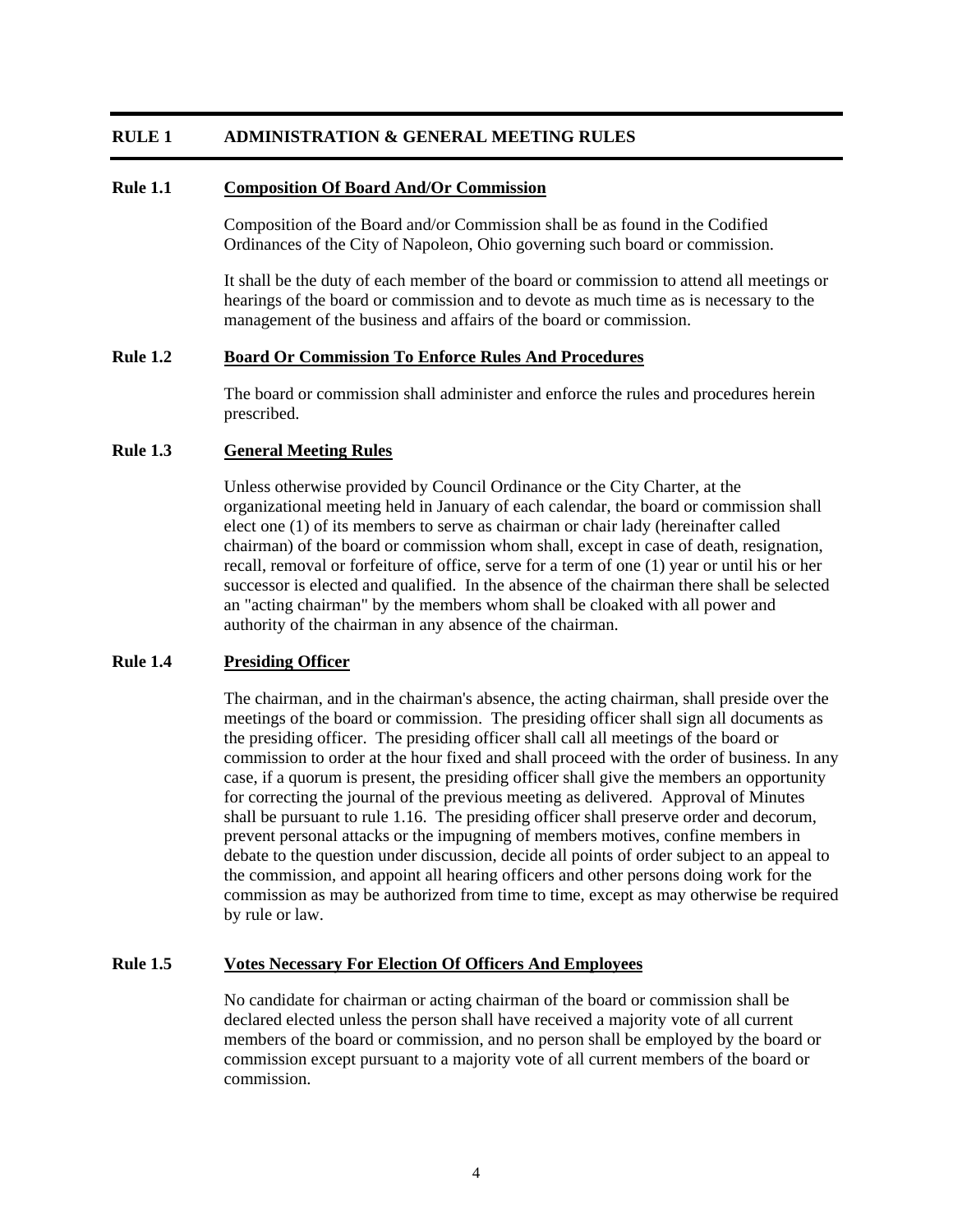# <span id="page-4-0"></span>**Rule 1.6 Roll Call Votes**

Upon the roll call for the election of chairman or acting chairman or employee of the board or commission, each member shall respond by stating the name of the candidate of their choice eligible for such office or appointment. Once a response is given by a member, a motion may be made for nomination for appointment or position. If the motion receives a second (2nd), said person shall become eligible for such office or position. A vote in the open shall be taken among all members for filling such office or position. The person receiving the majority vote shall be appointed to the office or position.

## **Rule 1.7 Duties, Privileges, And Decorum Of Members**

Rule 1.7.1 Attendance

The clerk shall publish in the city record the name of the members present and absent and if appropriate the time of arrival or departure.

Rule 1.7.2 Duty To Vote

Every member present shall vote on all questions upon the call of the vote, except in case of conflict. A vote shall be yea or nay or an equivalent thereof. No member shall vote on any question in which such member is financially interested, unless otherwise permitted by law, or which in any way involves personal or private rights. The mere abstention does not vacate the seat nor reduce or enlarge the required number of votes required for passage or defeat of any motion, resolution or other measure.

# Rule 1.7.3 Recording Votes

On the passage of every resolution or motion and on the appointment of every officer, the vote shall be taken by yeas or nays or an equivalent thereof, entered in full upon the records, and published in the official journal. Upon the call of the yeas and nays the clerk shall call the names of members in the following manner:

The member immediately to the right of the member who voted first (1st) at the prior regular meeting shall be called first (1st), then followed by the remaining member nearest to their right until every member has voted or otherwise abstained. The failure to follow this procedure shall not invalidate any vote.

If any member, in speaking or otherwise, transgresses the rules of the board or commission, the presiding officer shall call the offending member to order. The member so called to order shall refrain from further speaking unless permitted by the presiding officer to explain. Any member may, by raising the point of order, call the attention of the presiding officer to such transgression. The point of order shall be decided by the presiding officer without debate. Every such decision of the presiding officer shall be subject to appeal to the board or commission by any two (2) members.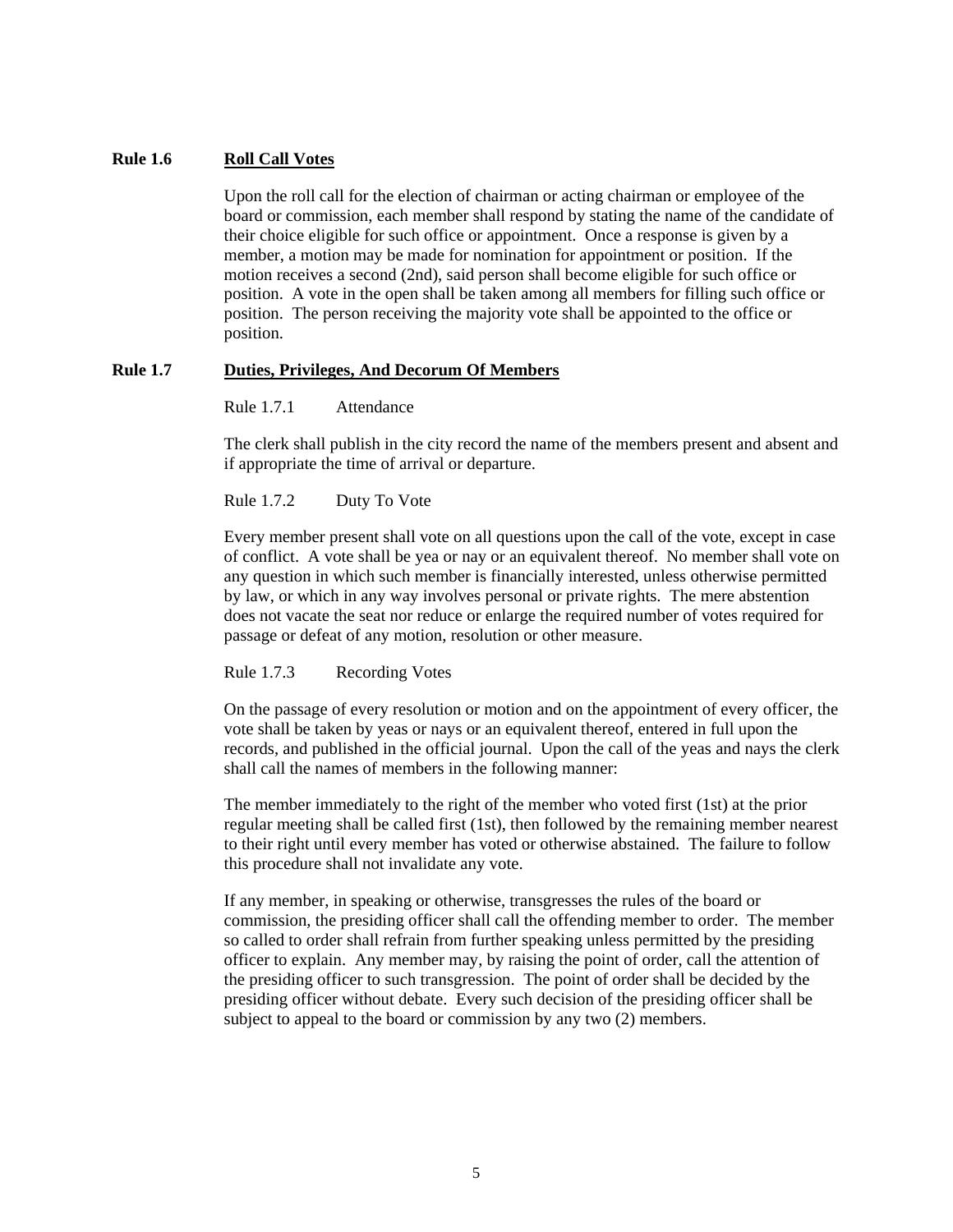## <span id="page-5-0"></span>Rule 1.7.4 Appeal From Ruling Of Chair

Any member may appeal to the board or commission from a ruling of the presiding officer, the member making the appeal may briefly state his or her reason for the same, and the presiding officer may briefly explain his or her ruling; but there shall be no debate on the appeal and no other member shall participate in the discussion. The presiding officer shall then put the question, "Shall the decision of the chair be sustained?" If a majority of the members present vote yea, the ruling of the chair is sustained; otherwise it is overruled.

## Rule 1.7.5 Motions In General

The board or commission may take action by a motion approved by a vote of at least a majority of those attending the meeting, unless otherwise a greater majority is provided by charter provision, ordinance or resolution of council, or rule, and when action by board or commission resolution is not otherwise required.

## **Rule 1.8 Purpose And Form Of Motions**

Motions shall be used to expedite the orderly transaction of the business of the board or commission and may be substituted for board or commission resolutions, except as otherwise specifically provided by ordinance or resolution of council or other applicable law. A second (2nd) shall be required for any motion except as specifically provided for in a rule, but upon demand of any member any motion shall be reduced to writing. Any such motion may be withdrawn by the maker before it has been amended or voted upon. When a motion is made it shall be stated by the presiding officer before any debate shall be in order. All motions which have been entertained by the presiding officer shall be entered upon the minutes.

# **Rule 1.9 Precedence Of Motions**

When a question is before the board or commission no motion shall be entertained except the following:

- 1) To Enter Executive Session
- 2) To Adjourn
- 3) To Fix The Hour Of Adjournment
- 4) For The Previous Question
- 5) To Lay On The Table
- 6) To Suspend or Waive Rules
- 7) To Refer To A Committee
- 8) To Amend

These motions shall have precedence in the order indicated. The motion to adjourn and the motion for the previous question shall be put to a vote without debate; the motion to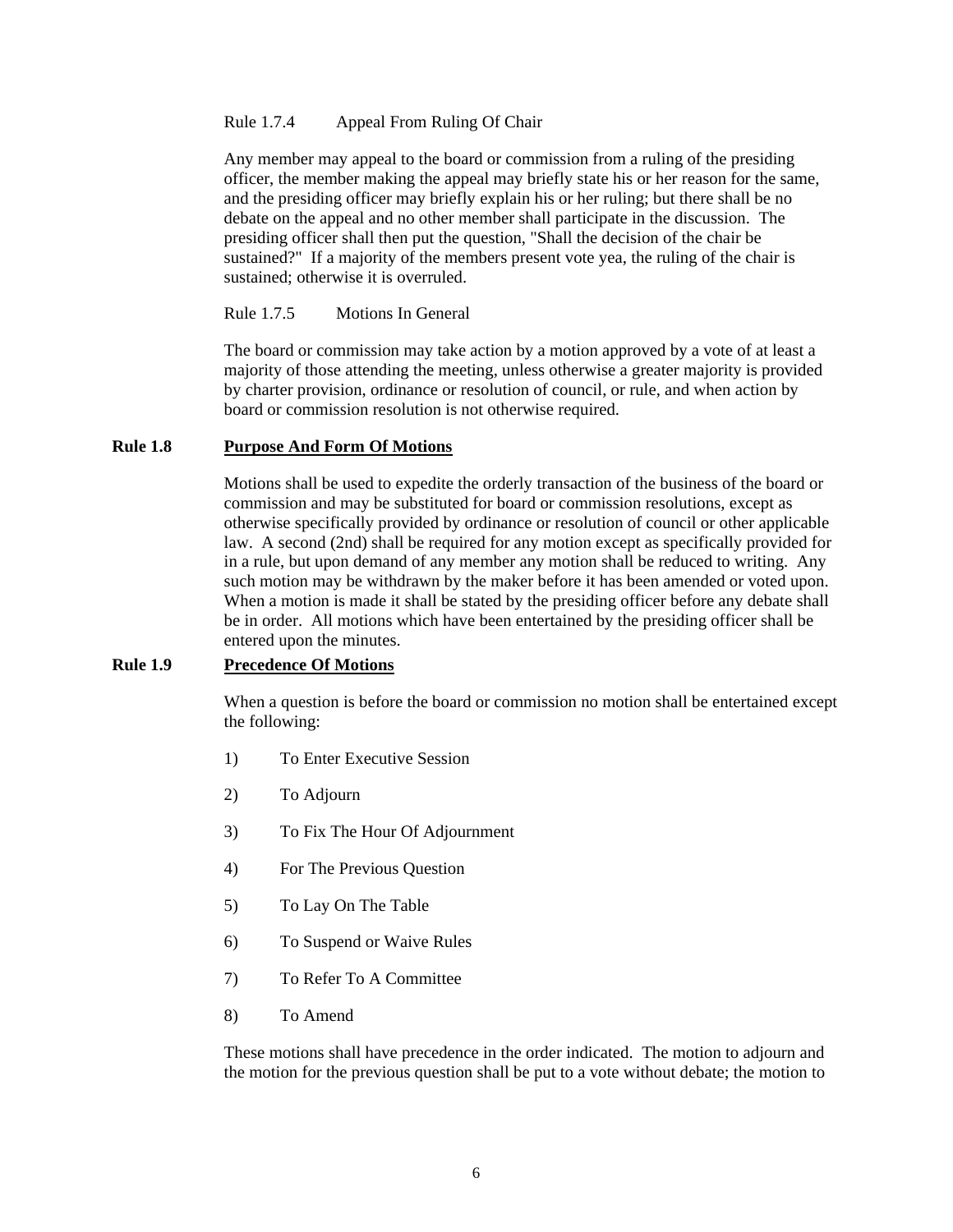fix the hour of adjournment shall be debatable only as to the time of such adjournment; and all other motions shall be debatable.

# <span id="page-6-0"></span>**Rule 1.10 Questions**

Any member may ask the presiding officer to call the main questions and it is up to the presiding officer to recognize or not the member's request.

## **Rule 1.11 Motion To Lay On The Table**

The motion to lay on the table shall dispose of the action unless removed from the table by the majority of all current members of the board or commission.

#### **Rule 1.12 Reconsideration By Motion**

After the decision of any question, any member who voted with the majority may move for reconsideration of any action at the same or the next succeeding meeting provided, however, that a board or commission resolution authorizing or relating to any contract may be reconsidered at any time before the final execution thereof. A motion to reconsider shall require a majority vote of all current members of the board or commission. After a motion for reconsideration has once been acted upon, no other motion for reconsideration thereof shall be made without unanimous consent of all the current members of the board or commission (example for illustration only; to correct error).

## **Rule 1.13 The Presiding Officer To Present Resolutions**

A board or commission resolution shall be introduced only by written introduction and presented by the presiding officer. Said resolution shall merely require one (1) reading and shall have immediate effect upon passage. Procedure for adoption shall be as follows: (i) a member shall make a motion to consider the resolution, (ii) a second is required of a member, (iii) discussion had, and (iv) roll call vote for adoption. A mere majority vote of those members present is required for passage unless otherwise provided by ordinance or resolution of council. No publication of the board or commission resolution is necessary.

# **Rule 1.14 Finance Director Or Council Clerk To Act As Clerk Of The Board Or Commission**

The finance director, or in the case when a specific council clerk exists, then such clerk, shall perform clerk duties of the board or commission. If, for any reason, the designated clerk is temporarily unable to carry out the duties of the position, then the board or commission may appoint an acting or temporary clerk, who shall carry out the duties of regular clerk as set forth in these Rules and Procedures, until such time as the regular clerk is able to resume carrying out the duties of the position.

The designated clerk shall attend all the meetings or hearings of the board or commission and perform the following duties: (i) take and keep the minutes and record the official actions of the board or commission; (ii) shall accurately and properly keep all the records of the board or commission; (iii) shall keep all files in proper order; (iv) shall prepare and deliver or cause to be delivered, notices and other communications ordered by the board or commission; (v) shall maintain an official roster; (vi) shall handle such correspondence as the board or commission shall determine in conjunction with the chairman, (viii) and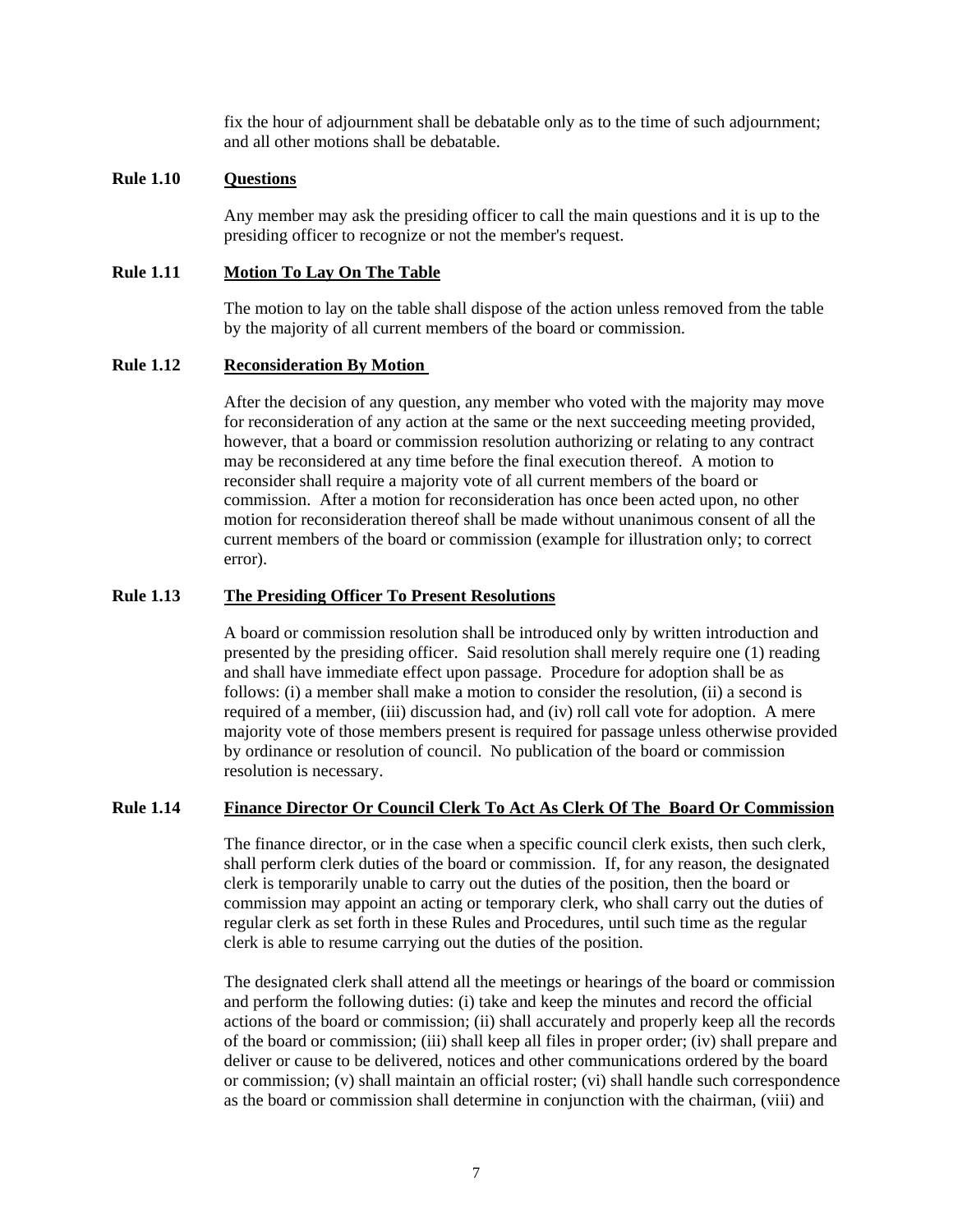shall perform such other duties as may be required by the board or commission. The clerk is cloaked with the power and authority to correct clearly typographical errors in all board or commission minutes, resolutions, motions, other measures, or reports without prior or subsequent action of the board or commission.

#### <span id="page-7-0"></span>**Rule 1.15 Order Of Business**

The order of business for meetings of the board or commission shall be:

- 1) Roll call.
- 2) Disposition of not approved minutes.
- 3) Reports.
- 4) Unfinished business.
- 5) New business.
- 6) Adjournment.

# **Rule 1.16 Minutes**

The clerk assigned to the board or commission shall record the following matters:

Discussion and/or action of the board or commission (except discussion had in executive session) and member attendance.

Minutes will stand approved if not objected to without the necessity of motion and role call.

All minutes and the record of the board or commission shall be open to the public at all reasonable times.

# **Rule 1.17 Place Of Meetings And Hearings**

The room(s) in the municipal building shall generally be used for meetings and hearings of the board or commission; however, other locations are permitted by order of the board or commission.

#### **Rule 1.18 Public Meetings**

Except as provided by charter, or by ordinance or resolution of council, or by these rules or statute, all meetings of the board or commission thereof shall be public, and, upon request of any citizen desiring to be heard on any matter then under consideration by the board or commission, the board or commission may hear the citizen.

# **Rule 1.19 Regular Meetings**

The board or commission shall hold regular meetings at times decided upon by the board or commission and furnished to the clerk, unless otherwise established by resolution or ordinance of council. If the regular meeting date falls on a city recognized holiday, it shall convene on the following day (excepting Saturdays and Sundays).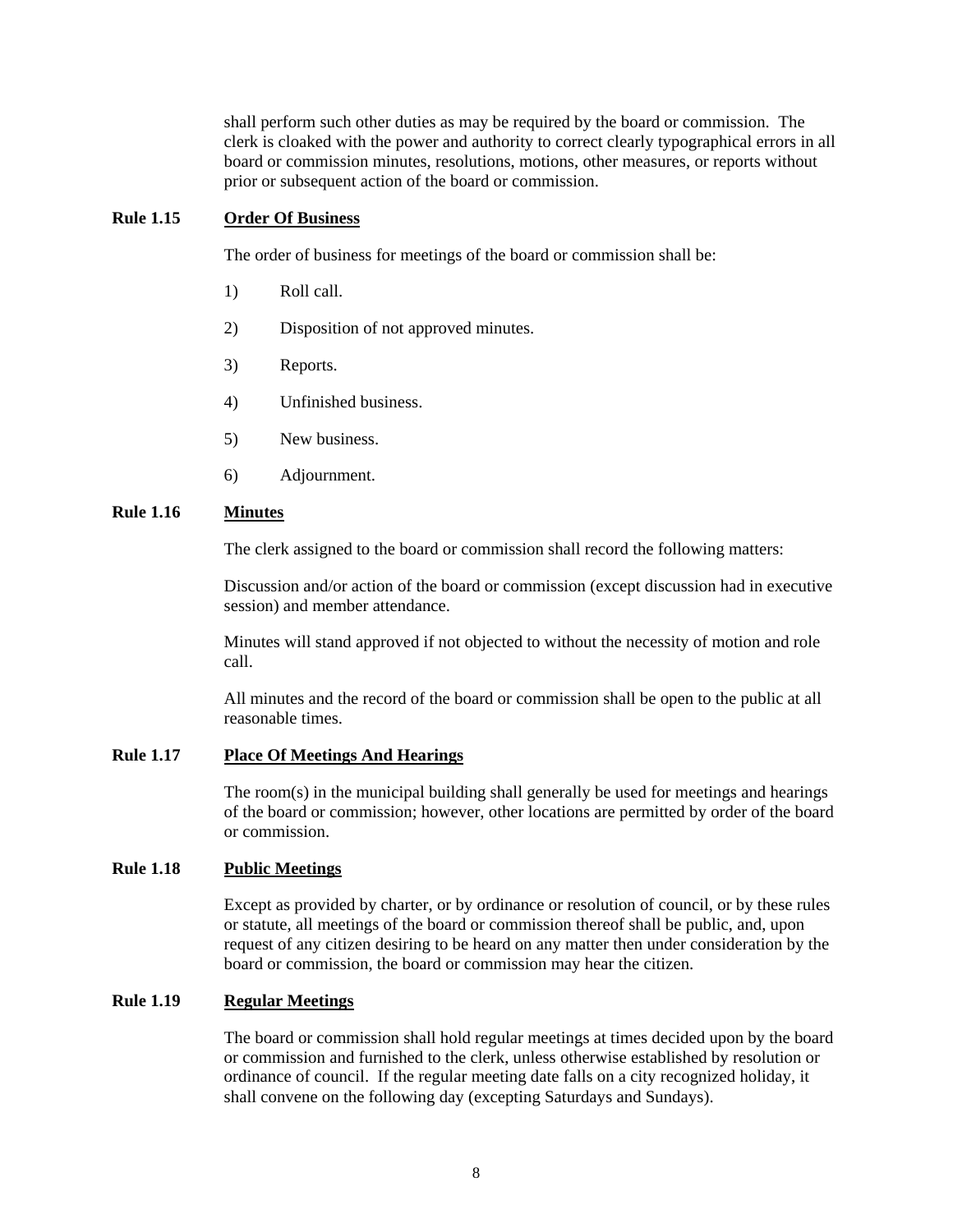#### <span id="page-8-0"></span>**Rule 1.20 Special Meetings**

Special meetings may be called by a vote of board or commission taken at any meeting thereof, or by the clerk upon written request of the chairman, or any two (2) members. Any such request shall state the time, place, date and purpose of the meeting. Notice in writing of each special meeting called, except by approved motion of the board or commission, shall be given to each member not less than twenty-four (24) hours prior to the meeting by serving the same to each of them personally, by leaving a copy thereof at his or her usual place of residence, or by electronic mail or by facsimile transmission when the member authorizes electronic or facsimile notice. Service of notice may be waived in writing and shall be deemed conclusively to be waived by attendance at the special meeting. If the member is absent, notice in writing of the special meeting and the results thereof shall be given promptly after such meeting to each absentee in the manner hereinbefore provided. Public notice of each special meeting shall be given pursuant to Chapter 103 of the Codified Ordinances.

# **Rule 1.21 Emergency Meetings**

Emergency meetings or hearings may be called when a situation or situations requires immediate official action as determined in the sole and final judgment of the person or persons authorized above to call a special meeting. An emergency meeting shall be considered a "special meeting" of an emergency nature. For such meeting, any notice requirement as required for a special meeting shall be an immediate notice.

## **Rule 1.22 Adjournment**

Any regular or special meeting or hearing of the board or commission may be reconvened after adjournment or recess to another time, date or place without giving additional notice, so long as the time, date or place is announced at the meeting prior to adjournment or recess.

#### **Rule 1.23 Quorum**

A majority of the current members of the board or commission shall constitute a quorum for the transaction of business at any commission meeting, but a number less than a quorum may adjourn.

# **Rule 1.24 Executive Session**

The board or commission may, by entering into executive session, exclude members of the public and staff from a portion of a public meeting to discuss matters as stated below and other matters as authorized by law. Only members of the public body, its invited staff and invited guests may attend. The board or commission or any given committee shall not exclude any of its members from an executive session.

1) To consider the appointment, employment, dismissal, discipline, promotion, demotion, or compensation of a public employee or official or (to consider) the investigation of charges or complaints against a public employee, official, licensee, or regulated individual, unless the employee, official, licensee, or regulated individual request a public hearing; however, this provision does not allow the public body to consider the discipline of an elected official for conduct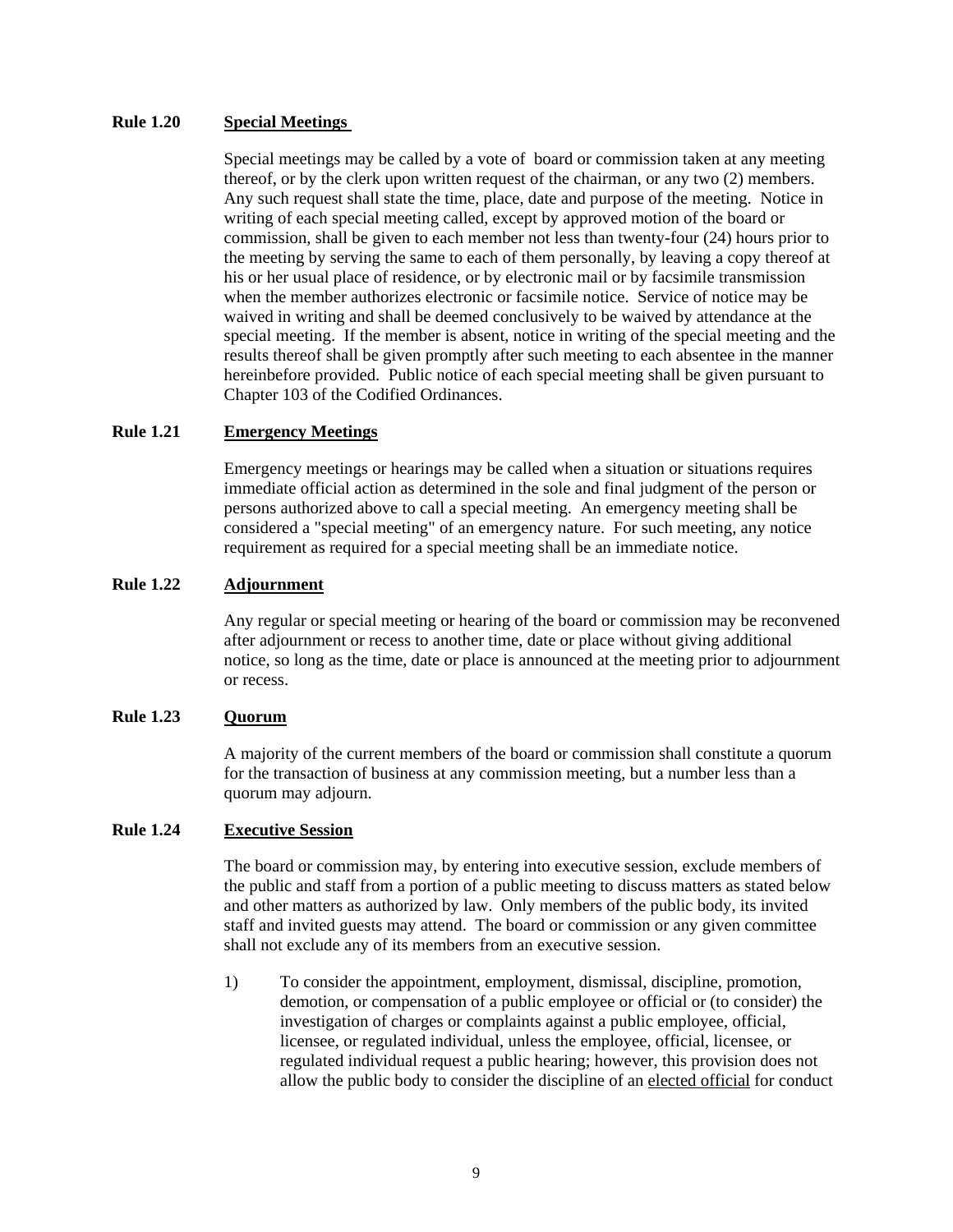related to the performance of the person's official duties or to consider the person's removal from office.

- <span id="page-9-0"></span>2) To consider the purchase of property (real or personal property, whether it is tangible or intangible). Also, to consider the sale of property by competitive bid (real or personal property) if disclosure of the information would result in a competitive advantage to the other side. No member may use this exception as subterfuge for providing covert information to prospective buyers or sellers.
- 3) To discuss pending or imminent court action with the board or commission's attorney. Court action is pending if a lawsuit has been commences; court action is imminent if it is on the point of happening or is impending.
- 4) To discuss matters required to be kept confidential by federal law, federal rules, or state statutes; or as otherwise determined by ordinance or resolution declaring the necessity of confidentiality.
- 5) To discuss specialized details of security arrangements where disclosure might reveal information that could be; used to commit, or avoid prosecution for a violation of the law.
- 6) To obtain general legal advice from the public body's attorney.
- 7) For other matters permitted by law.

No decision-making (formal action including actual voting) is permitted in executive session. Further, intertwined non-excepted matters are prohibited from discussion while in executive session. Minutes shall not be taken in executive session.

An executive session must always begin and end in open session. First there shall be a motion that states the purpose for the executive session, and the motion must be specific as to the matters to be discussed (i.e. to discuss the dismissal of a public employee), it is not sufficient to state "personnel". Second, after the motion, there must be a second and a roll call vote taken, with a majority of a quorum of the public body. The vote shall be recorded in the minutes. When the executive session has concluded, a motion and second should be received with a roll call vote taken to adjourn the executive session. It should be reported if any action or no action was taken. The adjournment and reporting of action or no action shall be recorded in the minutes.

#### **Rule 1.25 Joint Sessions Of Committees, Boards, Commissions**

Notwithstanding the provisions of Chapter 121 of the Ohio Revised Code, council members, committee members, board members or commission members may attend meetings of each other; however, if attended for the purpose of a prearranged discussion of the public business by a majority of its members, it should be published as a joint session and called and conducted as such. Both bodies should call their respective body to order and have minutes taken and prepared for each. Visiting members of bodies, other than that body scheduled for an official session, may attend; however, if a quorum of the visiting body should happen to formulate, then those visiting attendees shall be mere passive observers in a ministerial fact gathering capacity or informational session.

# **Rule 1.26 Conflict In Rules Governing Meetings And Hearings**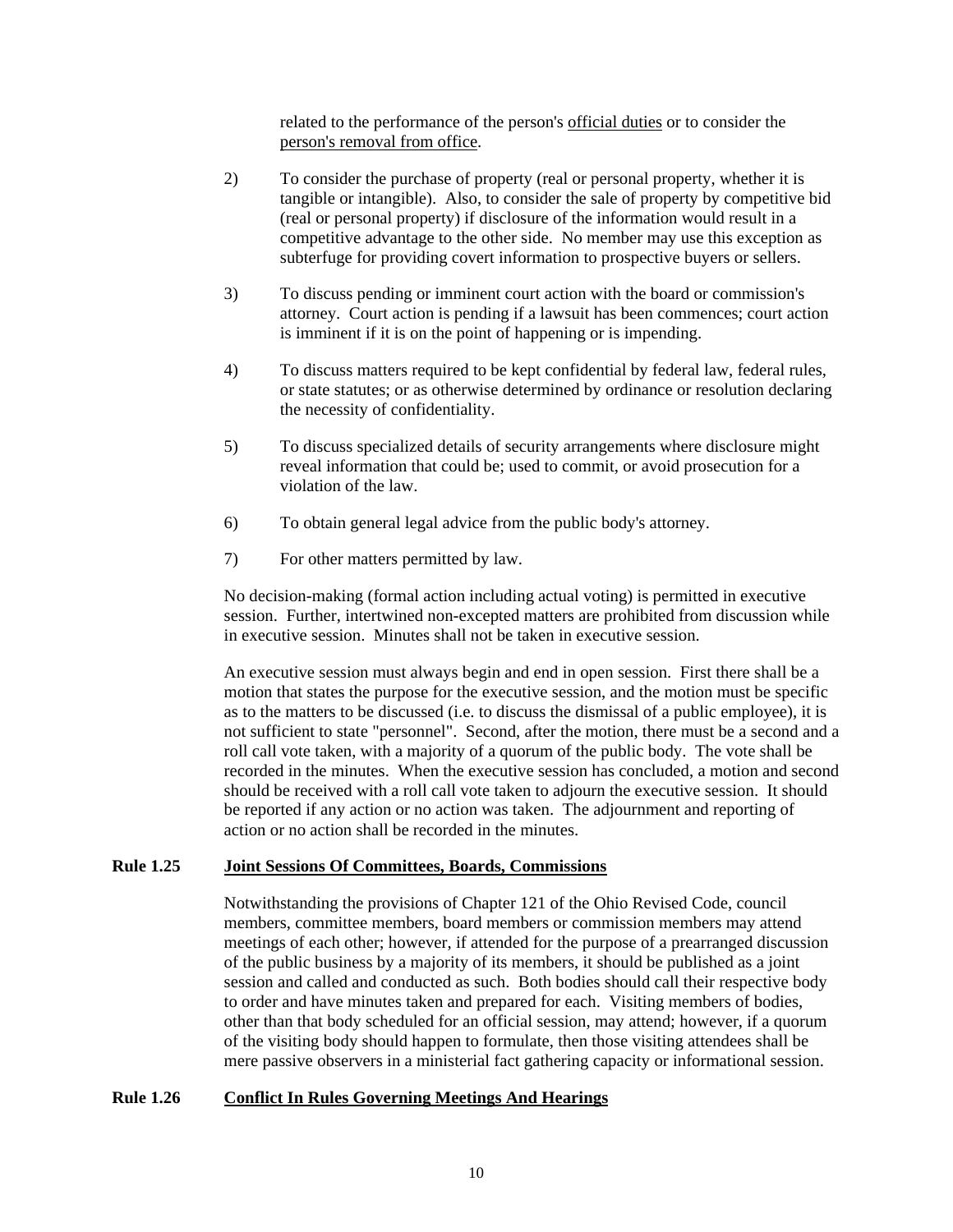If a conflict exists between a meeting rule and a hearing rule, the rule pertaining to the purpose of the gathering shall prevail.

## <span id="page-10-0"></span>**Rule 1.27 Expenditure Of Funds By Commission**

Subject to budgetary constraints and appropriation of funds, a board or commission member may expend funds, not to exceed two hundred dollars (\$200.00), for a proper public purpose, without prior approval of the board or commission or body of council.

Subject to budgetary constraints and appropriation of funds, the board or commission, as a whole, may expend funds, not to exceed \$15,000 each purchase or contract, subject to approval of the purchase order by the City Manager. Any amounts exceeding \$15,000 shall be subject to approval of the body of council.

# **Rule 1.28 Travel Expenses**

Subject to budgetary constraints and appropriation of funds, travel policies and reimbursable expenses applicable to city employees pursuant to the city's policy manual and/or personnel code shall apply to board or commission members while on official city business.

#### **Rule 1.29 Secondary Rules Of Application For Meetings**

When a procedure or rule is not covered in these rules and procedures governing meetings following rules shall prevail in the following order of priority: first, council rules when applicable and then Robert's Rules of Parliamentary Procedure (latest addition).

## **Rule 1.30 Waiver Or Suspension Of Rules**

In specific cases where, in the judgment of the commission, it is in the best interest of the public, any Rule herein may be waived or suspended by a majority vote of the board or commission when not otherwise prohibited by law.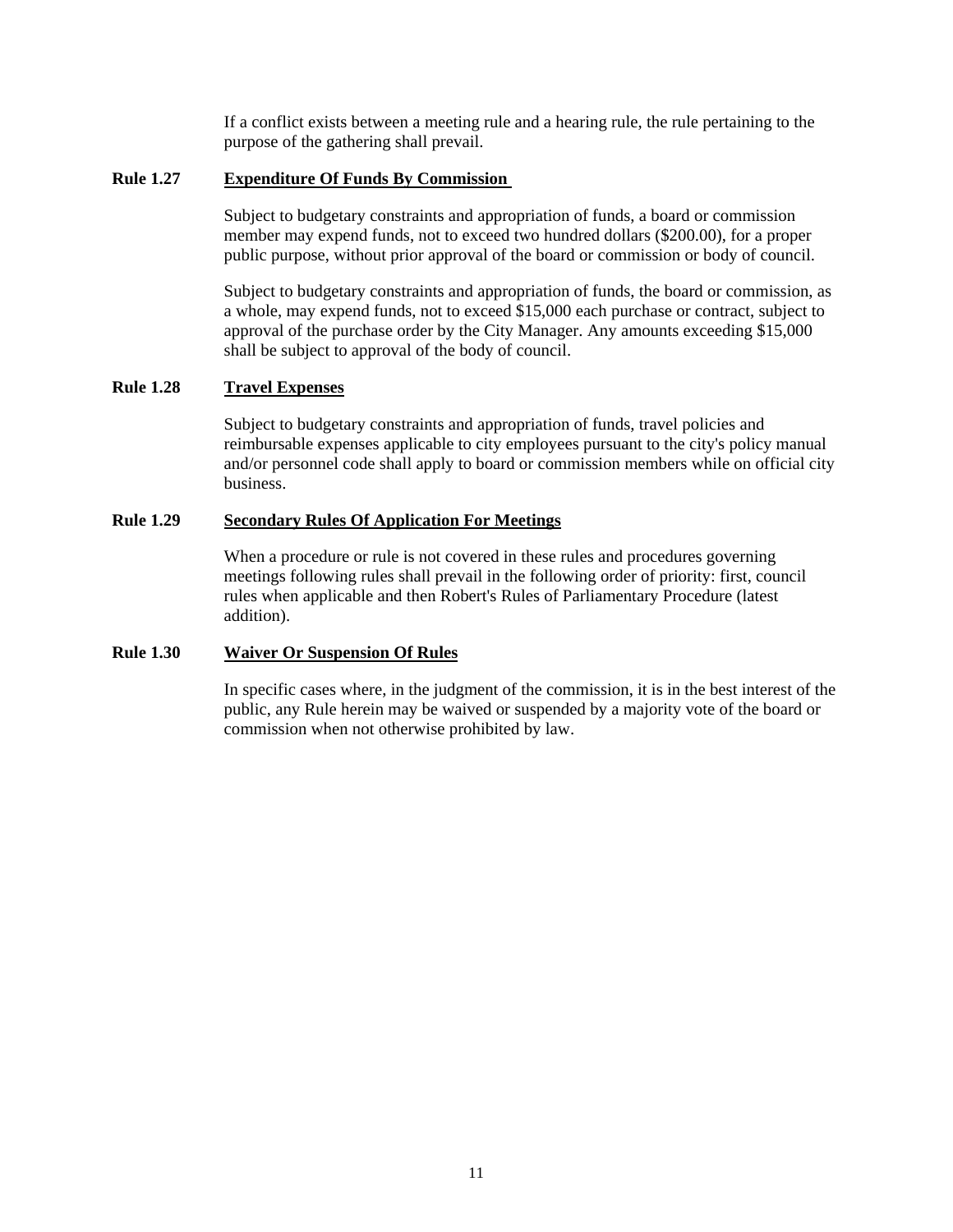# <span id="page-11-0"></span>**RULE 2 HEARINGS IN GENERAL**

# **Rule 2.1 Time Of Hearing; Notifications**

Notifications of hearing shall be furnished as required by Council Ordinance or other controlling law. In the event no notification procedure has been established, notice shall be made in a reasonable manner as determined by the clerk of the board or commission and the time and date of the hearing shall be at a reasonable time and date as determined by the clerk of the board or commission.

## **Rule 2.2 Rules Of Evidence**

All hearings conducted pursuant to these Rules and Procedures shall be administrative in nature and the board or commission shall not be bound by formal rules of evidence or procedure. Except as contained in these rules, the rules of evidence do not apply to hearings before the board or commission.

## **Rule 2.3 Evidence To Be Considered**

Only testimony and properly admitted evidence presented at a hearing may be considered by a board or commission in making its decision or order.

## **Rule 2.4 Testimonial Evidence**

Any statements made at a hearing before the board or commission to be considered in the decision making process by the board or commission shall be made under oath or affirmation. The administering of oath or affirmation to multiple persons at the same time is permissible so long as it is reflected in the record.

After providing testimony, with permission of the board or commission presiding officer, the person who testified may be cross examined by any person having a bona fide interest in the action for which testimony is offered. Participation by any legal counsel is limited to protection of his or her client's rights. Counsel for a non-party witness may neither examine nor cross-examine any witness, without the prior consent of the board or commission presiding officer.

Should a witness refuse to answer a question ruled proper at a hearing or disobey a subpoena, the board or commission shall contact the City Law Director for direction on what legal action may be taken.

# **Rule 2.5 Physical Evidence**

All physical evidence shall be marked as exhibits and recorded in a journal.

# **Rule 2.6 Best Evidence**

A duplicate may be admitted to prove the content of a document, recording, or photograph unless:

1) A genuine question is raised as to the authenticity of the original; or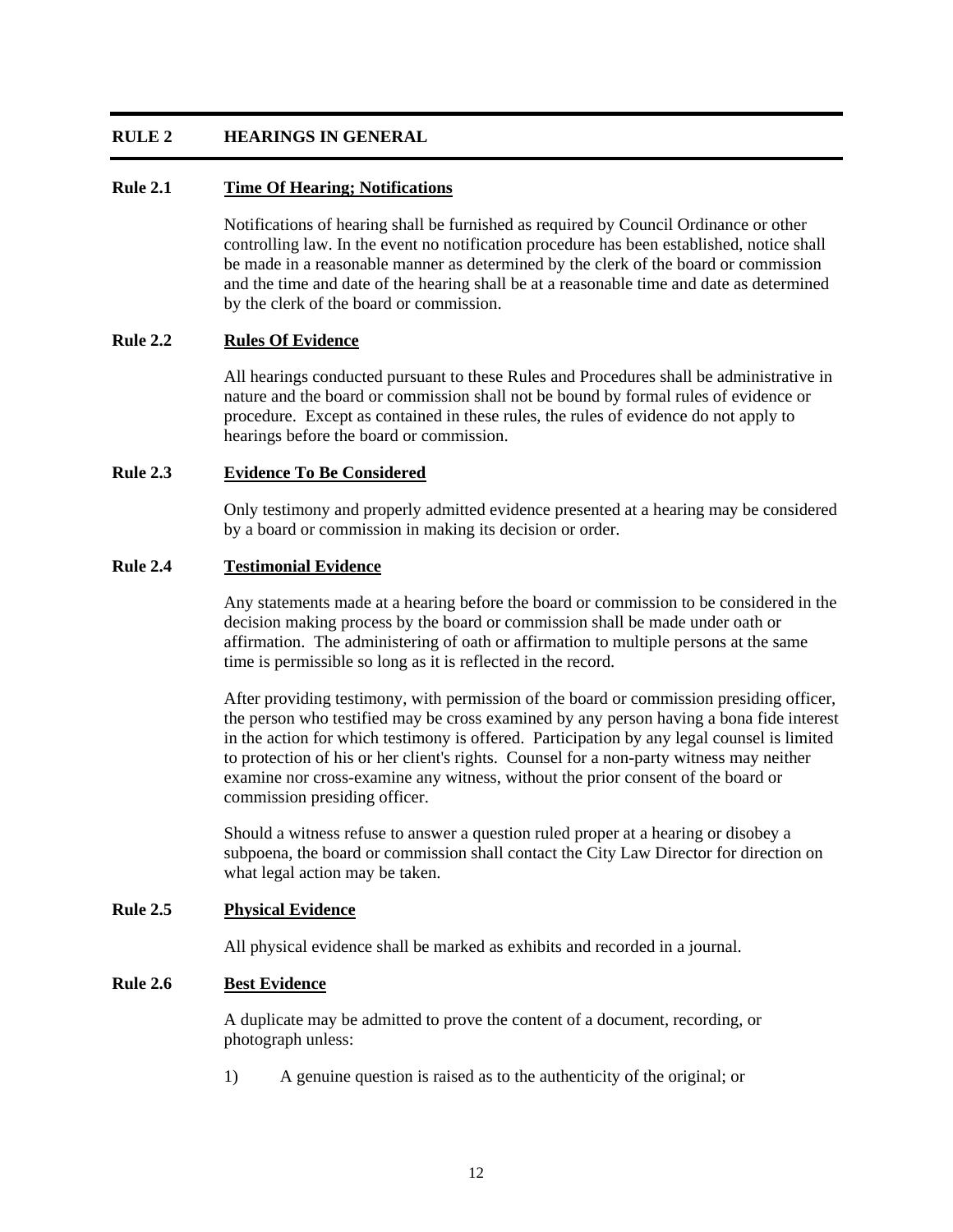2) The board or commission determines it would be unfair to admit the duplicate in lieu of the original.

# <span id="page-12-0"></span>**Rule 2.7 Burden Of Proof And Scope Of Hearing**

When any hearing involves the presentation of evidence, the decision of the board or commission shall be based on preponderance of the evidence, unless otherwise stated in City Code or controlling statute. Unless otherwise provided in City Code or other controlling statute, the moving party bares the burden of proof (i.e. person making the application; appellants, persons petitioning for hearing)

Definition of **"Preponderance of evidence"** is: *As standard of proof in civil cases, is evidence which is of greater weight or more convincing than the evidence which is offered in opposition to it; that is, evidence which as a whole shows that the fact sought to be proved is more probable than not.*

# **Rule 2.8 Service Of "Decisions" Or "Orders"**

A "decision" or "order" is served when:

- 1) It is presented in an open meeting with the affected party present; or,
- 2) It is personally served; or,
- 3) It is received by the person or entity which is the subject of the hearing at the persons or entities last known address, by certified mail, return receipt requested; or,
- 4) It is left at the usual place of residence, or last known address of the affected person or entity, with an adult residing therein.

If the service by certified mail is returned with an endorsement showing the service was refused or unclaimed, then the "decision" or "order" may be sent by ordinary U.S. mail, evidenced by a certificate of mailing. Service shall be construed as made three (3) days after the mailing date.

# **Rule 2.9 Amendment Or Withdrawal Of "Orders"**

Amendment of any "decision" or "order" may be made by board or commission at any time.

# **Rule 2.10 Scope Of Rules**

These rules govern practice and procedure in all proceedings before the board or commission when not otherwise in conflict with any city code governing the board or commission. In case of conflict, the city code shall prevail. Judicial invalidation of one (1) rule shall not be considered or construed as to invalidate any other rule.

# **Rule 2.11 Standards Of Conduct And Suspension**

All representatives appearing before the board or commission shall conform to the standards of ethical conduct required of attorneys practicing before the courts of the State of Ohio.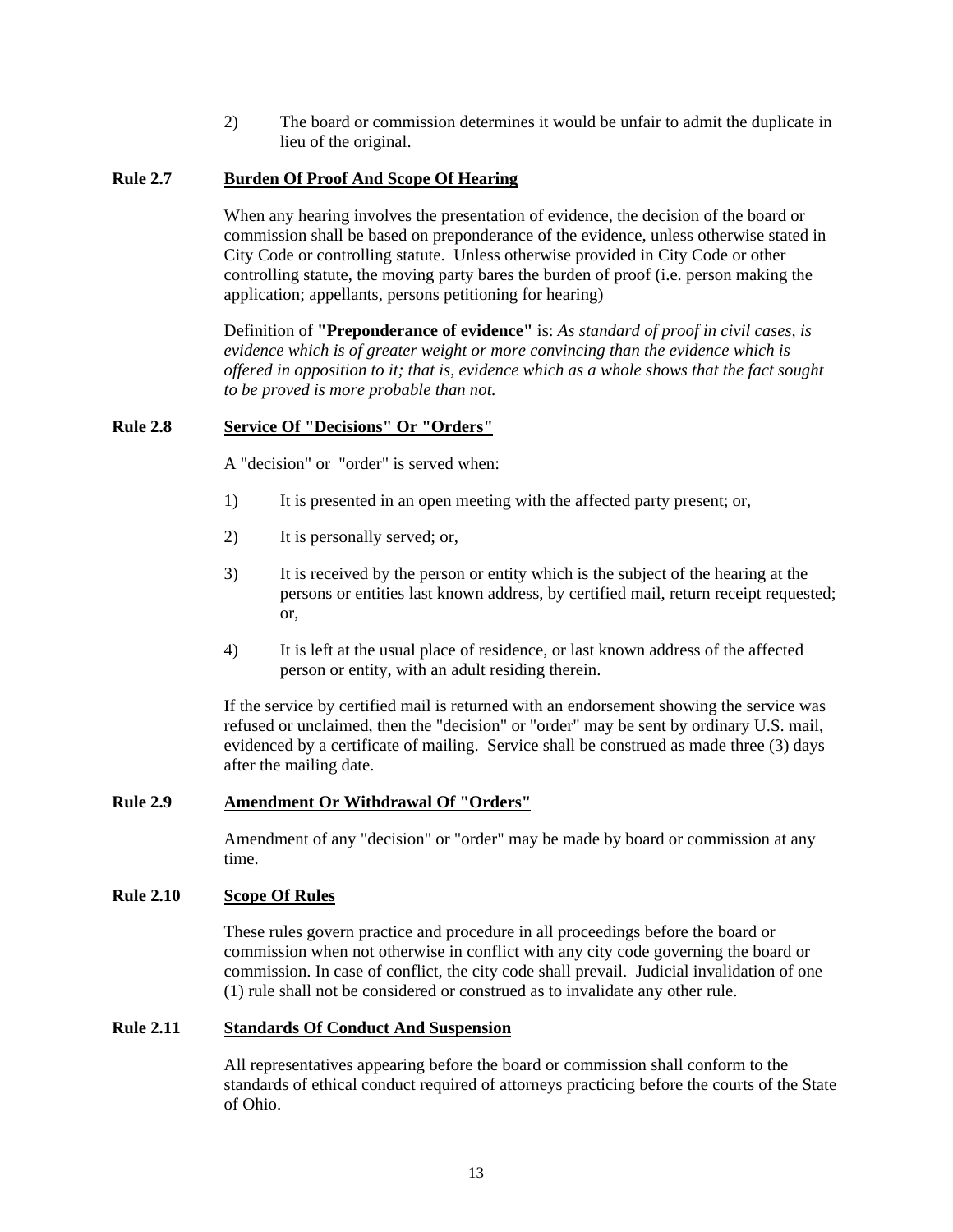<span id="page-13-0"></span>The board or commission may bar from participation in hearings before it any representative who refuses to comply with its directions or who engages in dilatory tactics or contemptuous behavior in the course of any proceeding before the board or commission. Where a specific procedure rule is required by City Code or other controlling law, those procedure(s) shall take preference after these rules.

# **Rule 2.12 Recording Of Hearings**

All hearings shall be recorded.

# **Rule 2.13 Applicability Of Rules For Appeals To General Hearing Rules**

The rules and procedures governing hearings as a result of appeals are only applicable to general hearings by boards and commissions to the extent that such board or commission desires to make such rules applicable, unless otherwise required by law.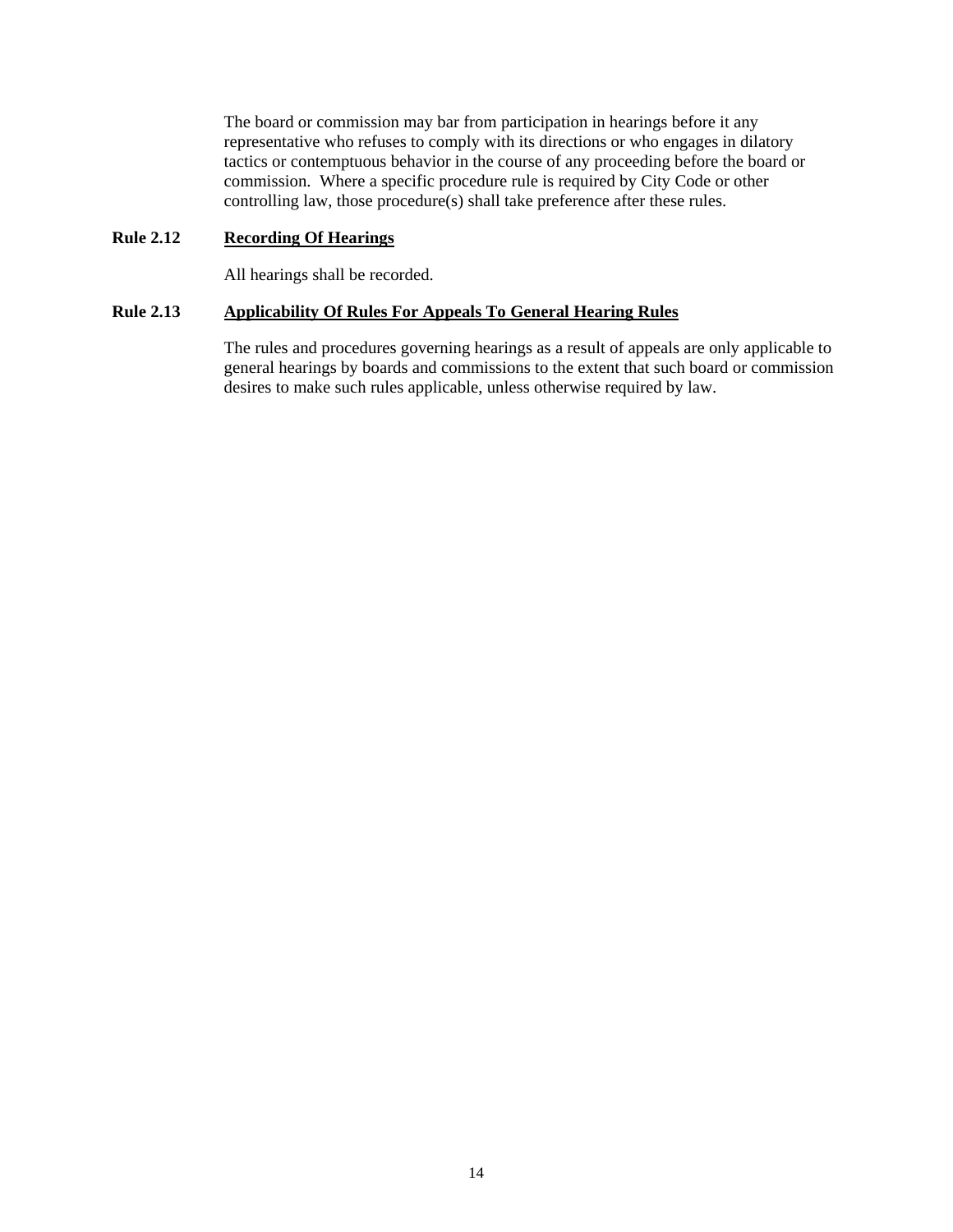# <span id="page-14-0"></span>**RULE 3 RULES AND PROCEDURES GOVERNING APPEALS**

# **Rule 3.1 General Hearing Rules Applicable**

The General Hearing Rules contained in these rules are applicable to appeals.

#### **Rule 3.2 Contents Of Appeals**

All appeals to a board or commission that have authority to hear appeals shall be in writing. Notices of appeal shall include the following information:

- 1) The appellant's name, address, and telephone number; and,
- 2) A description or summary of the action which is being appealed.

Appellants shall notify the board or commission, in writing, of any change of address during the pendency of an appeal.

#### **Rule 3.3 Designation Of Parties**

The party filing an appeal is designated "appellant."

# **Rule 3.4 Continuances**

Upon its own motion or upon the motion of any party, the board or commission chairman may continue a hearing.

- 1) Requests for continuance shall be addressed to the Finance Director (or Council Clerk when one exists). A request for continuance will not automatically stay the hearing, but must be expressly granted.
- 2) Requests for continuance shall be made, in writing, at least ten (10) calendar days prior to a scheduled hearing date, unless good cause is shown for failing to do so. Exceptions to this rule may be made at the discretion of the board or commission chairman. If a party requests a continuance less than ten (10) calendar days prior to hearing, then that party shall inform the board or commission of the opposing party's consent or opposition to the continuance request.
- 3) Each party shall contact its witnesses and inform them of the continuance. Failure to notify the opposing party or opposing party's counsel of a continuance which has been granted may be treated as a failure to appear by the party requesting the continuance if the opposing side appears for the hearing.
- 4) The board or commission will not re-issue subpoenas when a hearing has been continued unless specifically requested to do so in writing.

Absent compelling circumstances, hearings shall not be continued due to the unavailability of a subpoenaed witness. The board or commission may hold the record open or accept a testimonial deposition. The cost of testimonial depositions taken under this rule shall be borne by the requesting party.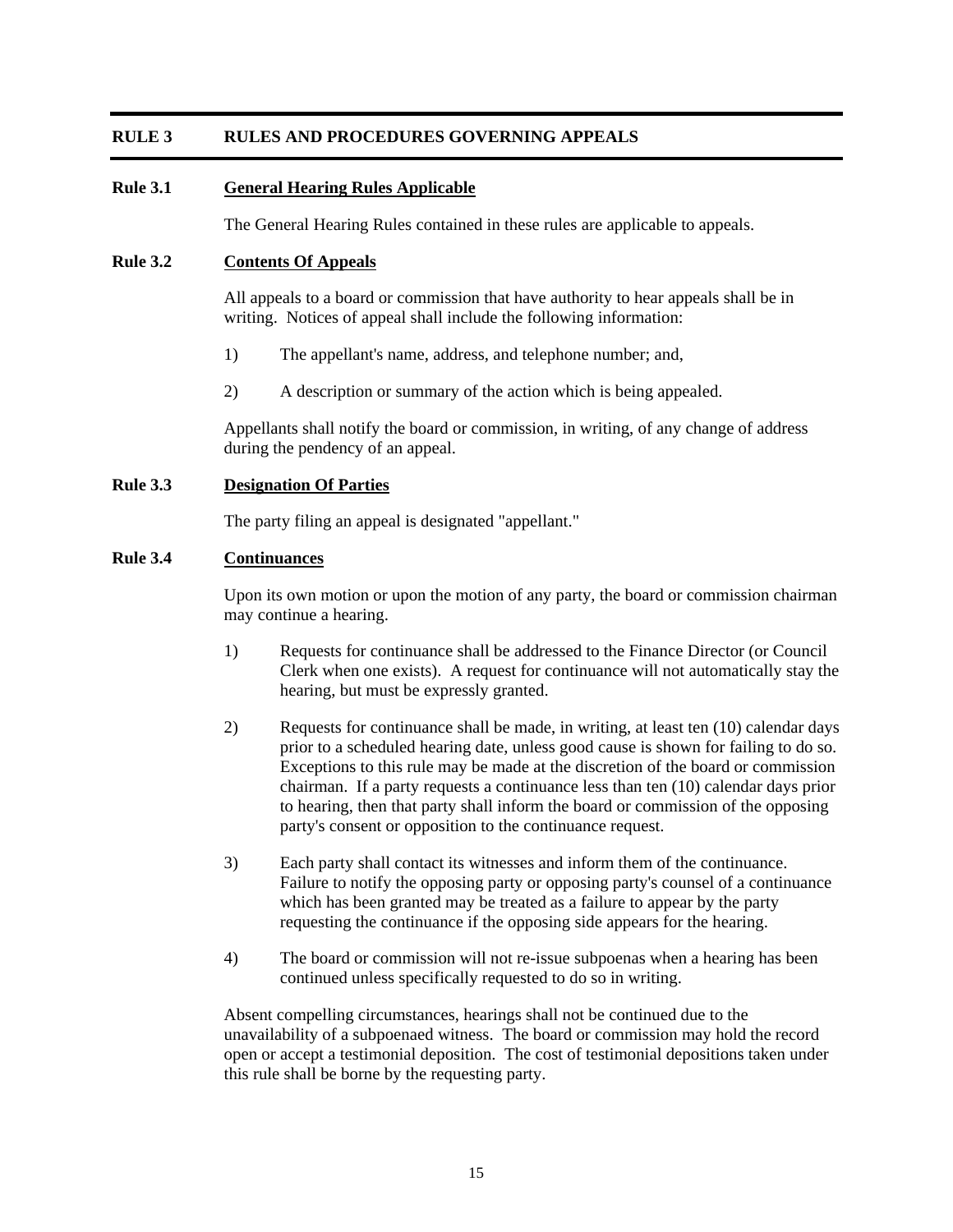# <span id="page-15-0"></span>**Rule 3.5 Consolidations**

If two (2) or more appeals involve substantially identical issues of fact and law, the board or commission may consolidate them into a single hearing upon its own motion or upon the motion of either party.

## **Rule 3.6 Appearances**

Any person, unless prohibited by law, may represent himself or herself. A person or entity which is the subject of the hearing may be represented by an Attorney. The board or commission may allow representation by a person not an attorney so long as the person does not receive any compensation from the represented person or entity for representation.

Representatives shall enter their appearances in writing.

One who has entered an appearance as the representative of a party is that party's representative of record unless and until a written withdrawal is filed with the board or commission.

If more than one (1) person enters an appearance as a party's representative, communications shall be sent as follows:

- 1) If one of the representatives entering an appearance has been designated, in writing, to receive communications from the commission, all communications shall be sent to that representative.
- 2) If no representative has been designated to receive communications from the commission, all communications shall be sent to the representative who last entered an appearance.
- 3) If it is impossible to determine who last entered an appearance, all communications shall be sent to the representative whose name is first in alphabetical order.

## **Rule 3.7 Substitution Of Parties**

If an appellant dies during the pendency of an appeal, the executor or administrator of his or her estate shall, upon motion, be substituted for him or her. An appeal shall be held open for a reasonable time to permit this substitution.

If the City official that made the decision or order being appealed changes during the pendency of an appeal, the new City official is automatically substituted without formal motion or order.

# **Rule 3.8 Motions**

All motions shall state, with particularity, both the relief sought and the basis for such relief.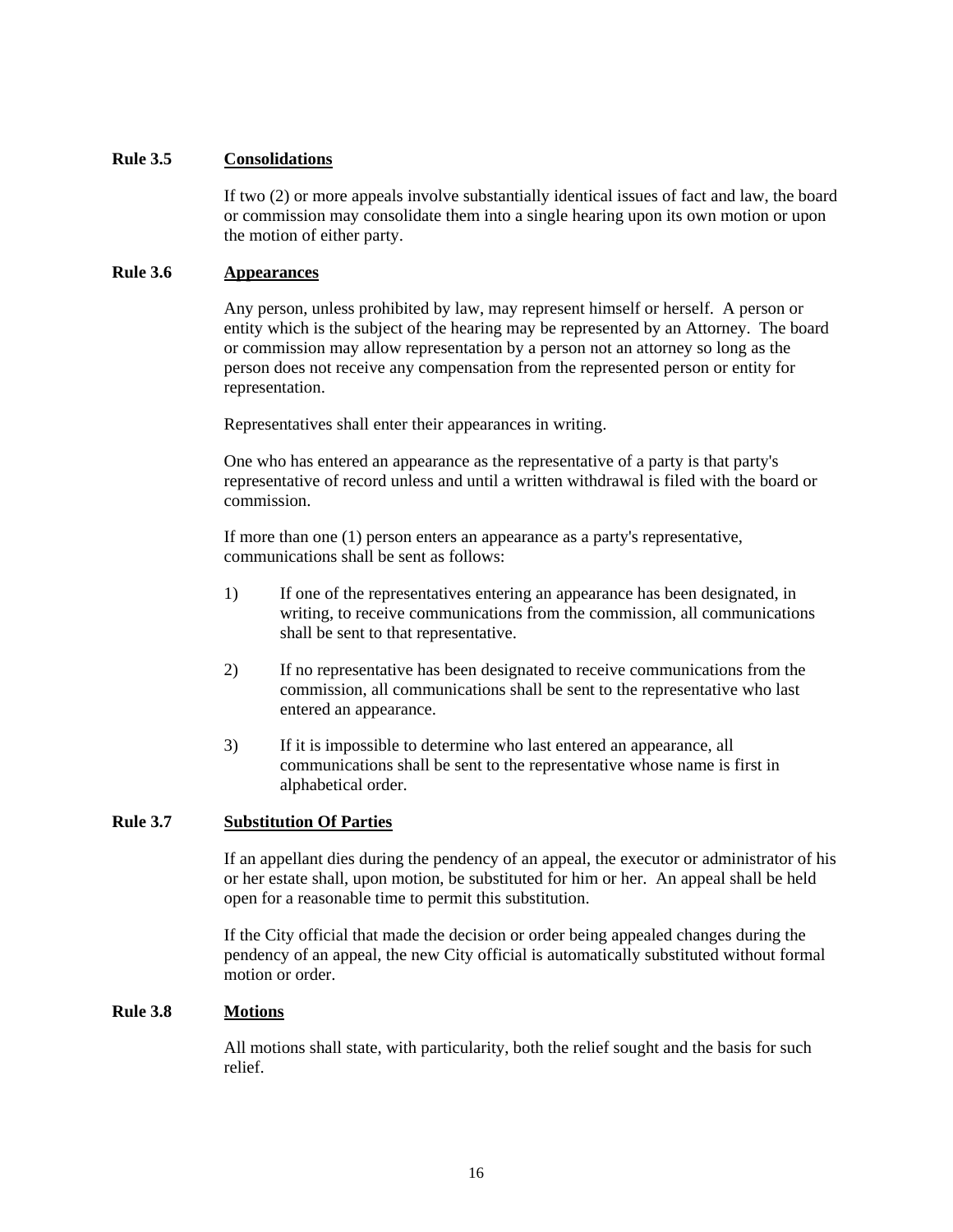- <span id="page-16-0"></span>1) All motions, and any supporting documentation shall be served on the opposing party.
- 2) Motions to dismiss an appeal shall be supported by affidavits, made on personal knowledge, setting forth facts as would be admissible in evidence. Affidavits shall show affirmatively that the affiant is competent to testify to the matters stated therein. Sworn or certified copies of all papers referred to in an affidavit shall be attached thereto. When a motion is made and supported as provided in this rule, an adverse party may not rest upon mere allegations or denials. An adverse party's response, by affidavit or otherwise, shall set forth specific facts showing there is a genuine issue in dispute.

Procedural motions, not determinative of the final outcome of an appeal, may be acted upon at any time after receipt by the board or commission without awaiting a response from the opposing party.

Within ten (10) calendar days of service of a non-procedural motion, a party shall serve a written response on the opposing party and file a copy of that response with the board or commission. The board or commission may rule on any non-procedural motion once the time to respond has run. Upon motion of the affected party, the board or commission may extend the time to reply to a non-procedural motion.

The board or commission may rule on any non-procedural motion at a record hearing, even if ten (10) calendar days have not elapsed since service. Provided the time for response to a non-procedural motion has not run, an oral response may be presented at the record hearing.

# **Rule 3.9 Briefs**

At any time prior to the issuance of a final decision or order, the board or commission may require briefs from the parties. Briefs shall address questions put to the parties by the board or commission and shall be filed within the time limits set by the board or commission.

- 1) The board or commission may limit both the number of reply briefs and the time for their preparation and filing.
- 2) If a party fails to submit a brief within the time limit, the board or commission may exclude his or her brief from its consideration.

Upon motion, the board or commission may hold the record open for receipt of briefs.

# **Rule 3.10 Filing**

A document is filed when it is received and time stamped by the office of the Finance Director (or Council Clerk when one exists) or other designated officer.

For purposes of calculating the appeal time in an action, the filing date of a "decision" or "order" is the date the order is time stamped by Finance Director (or Council Clerk when one exists) or other designated officer.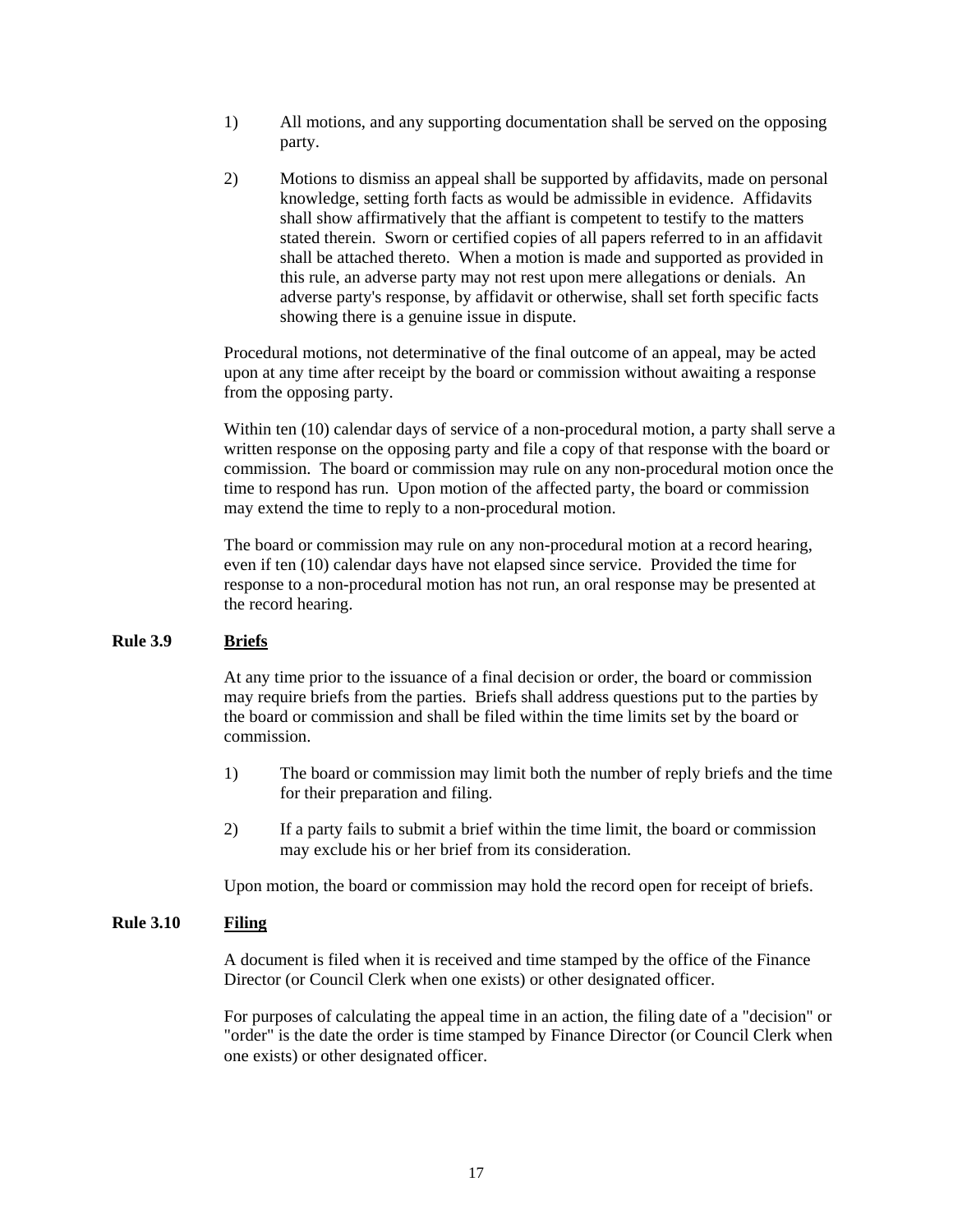<span id="page-17-0"></span>Either an original or a legible copy of any document required to be served by these rules shall be filed with the commission not more than five (5) calendar days after service.

All motions and briefs to be filed with the board or commission shall be on eight-andone-half inch  $(8 \frac{1}{2})$  by eleven inch  $(11)$  paper.

#### **Rule 3.11 Service**

Any document required by these rules to be served upon a party may be served either personally or by mail. When a party is represented by a representative who has entered an appearance, service shall be made upon that representative. Service is complete on the date of mailing or upon the date of personal transmission of the document.

All motions and briefs shall contain the name, address, and telephone number of the person submitting the motion or brief.

A motion shall be considered by the board or commission only if a certificate of service appears on it. Any statement, signed by either the moving party or the party's representative, is an acceptable certificate of service so long as it contains all of the following information:

- 1) Date of service,
- 2) Method by which service was made,
- 3) Address where service was made, and
- 4) Name of the person or authority who was served.

## **Rule 3.12 Communications To Representatives And Parties**

Communications regarding scheduling shall be sent to all parties and their representatives.

## **Rule 3.13 Computation And Extension Of Time**

The date of occurrence of the event causing time to run is not counted in the computation of any time limit under these rules. The last day of a time period is included in the computation of time under these rules. If the last day of a time period is not a regular business day, then the time period shall extend to the end of the next regularly scheduled business day.

The board or commission may extend the time for filing or responding to motions and briefs.

- 1) Requests for extension of time shall be made, in writing.
- 2) Requests for extension of time shall be directed to the person responsible for handling the appeal.

Requests for extension of time in appeals before the board or commission shall be directed to the Finance Director (or Council Clerk when one exists) or designated officer.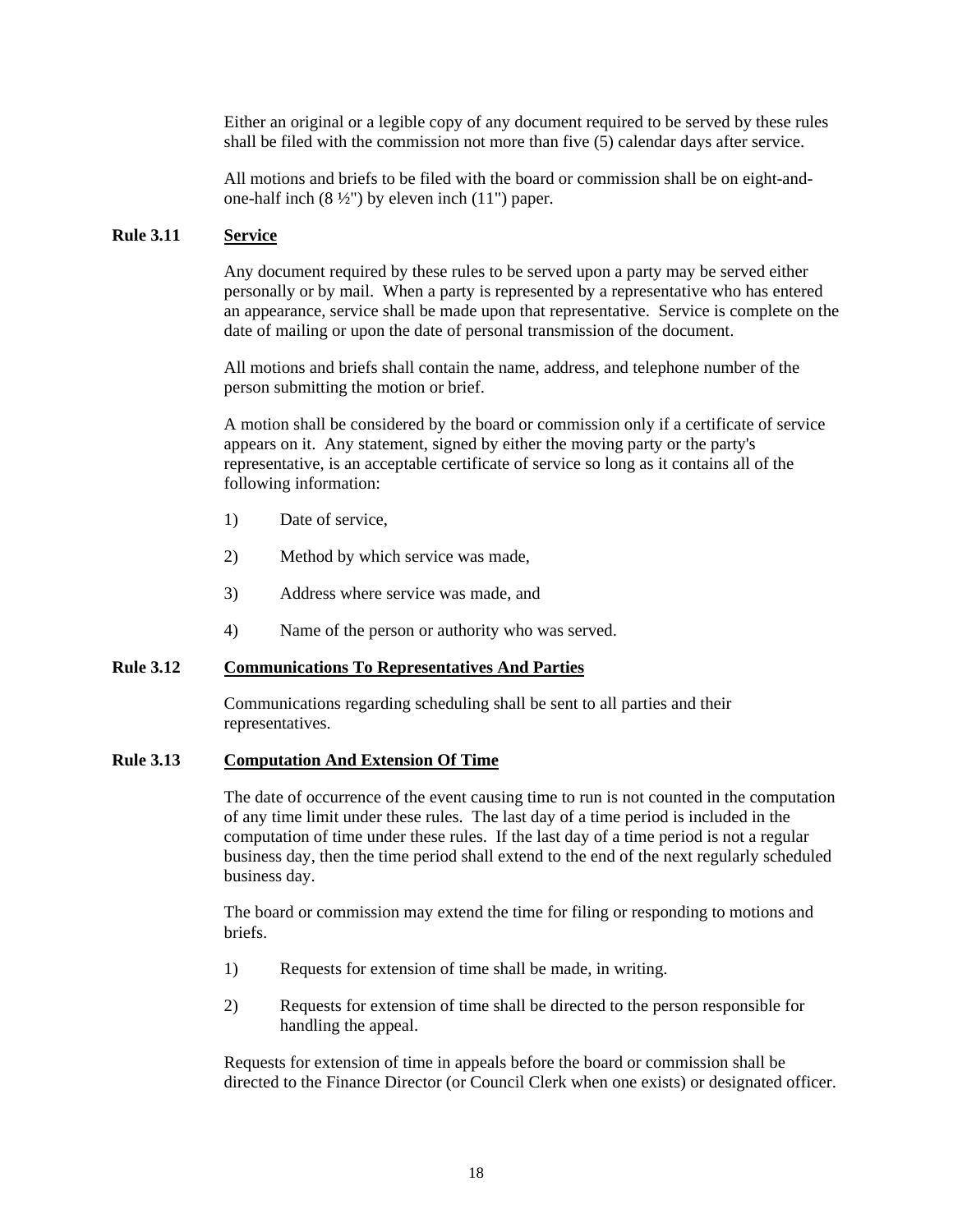## <span id="page-18-0"></span>**Rule 3.14 Procedural Orders**

Procedural orders may be issued by the board or commission at any time prior to the issuance of a final decision or order.

If a party fails to comply with a procedural order, the board or commission may dismiss the appeal or grant other appropriate relief to the opposing party.

## **Rule 3.15 Procedure In Record Hearings**

The board or commission shall determine the order in which a hearing shall proceed.

The hearing shall be conducted when practical with all current members of the board or commission present. The decision shall be made by a majority of the quorum that heard the case. The hearing shall be in public. Unless otherwise provided in City Code or City Charter, the board or commission shall affirm any action of the ordering City official, unless the opposing party proves that the City official who issued a decision or order from which the appeal is taken acted in an arbitrary unreasonable or capricious manner, or that the City official abused his or her discretion in making the decision or order which affected the appellant.

The board or commission shall hear the evidence upon the decision or order as filed by the City official. In the hearing of such appeals, the order of procedure shall be as follows:

- 1) The City official shall adduce their evidence in support of the "decision" or "order";
- 2) The appellant shall then produce such evidence in defense;
- 3) The City official may offer evidence in rebuttal;
- 4) The board or commission may, in its discretion, hear arguments.

The board or commission may make inquiry in the matter through evidence presented at the hearing. The board or commission may continue the hearings as is necessary and required to receive all relevant testimony and evidence.

At all hearings conducted pursuant to this Rule, the City official and the Appellant may be represented by legal counsel.

Either party may call the opposing party to testify as if on cross-examination.

The board or commission may require, limit, or eliminate opening statements and closing arguments.

Copies of exhibits shall be made available to the board or commission as they are identified. When practical, parties shall exchange documents and exhibits prior to the hearing. Hearings will not be delayed to facilitate an exchange or review of the exhibits.

In hearings before the board or commission, parties shall provide the board or commission copies of all exhibits.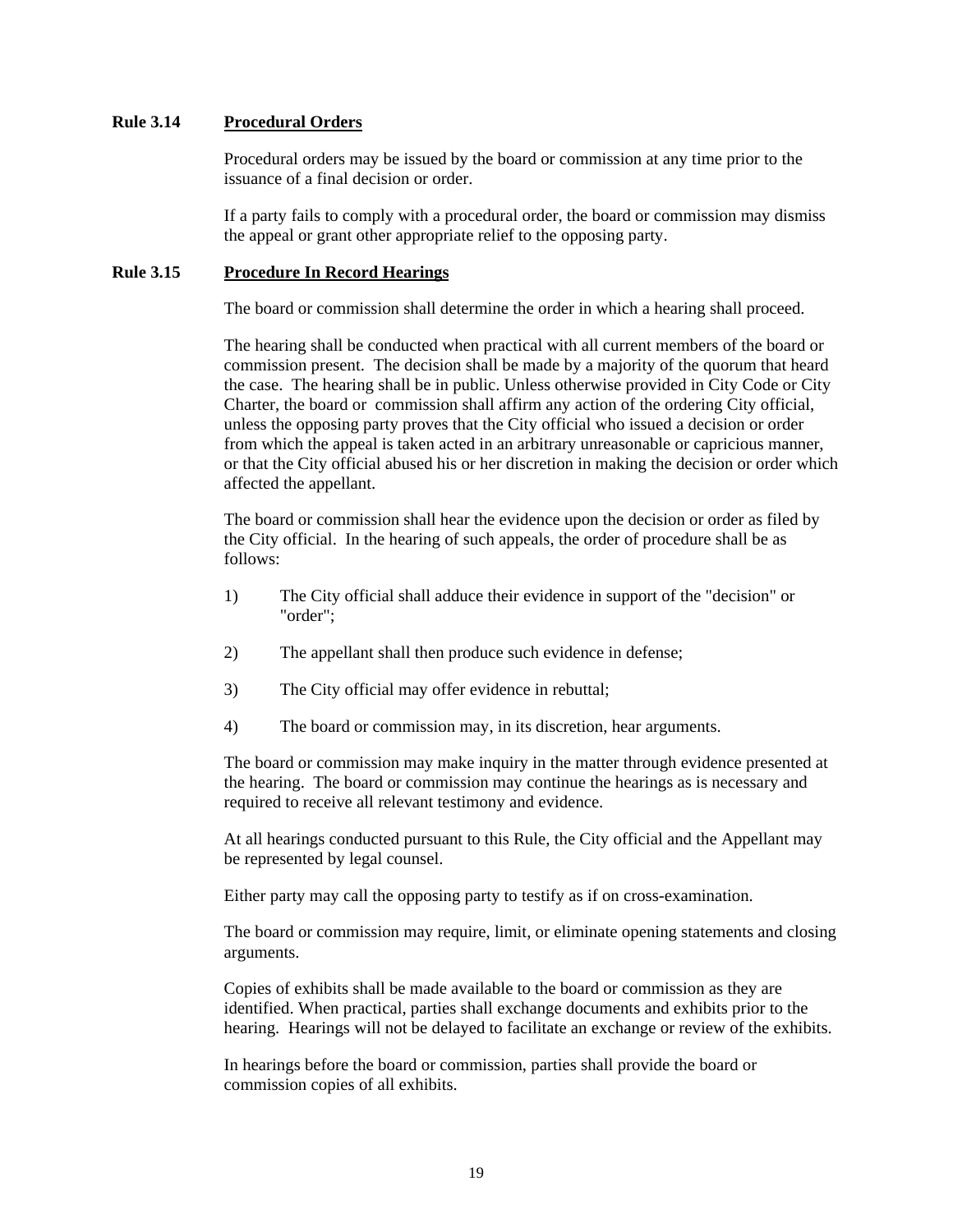<span id="page-19-0"></span>The parties are encouraged to discuss stipulations and settlement prior to the start of a hearing.

All parties, witnesses and attorneys are required to arrive at the designated location of the hearing at the scheduled hearing time.

## **Rule 3.16 Record Of Hearings**

All record hearings shall be recorded on magnetic tape unless the board or commission orders a stenographic record. The magnetic tape recording by the board or commission is the official record.

Magnetic tape recordings may be erased after:

- 1) A final board decision or order has been issued; and
- 2) Ninety (90) calendar days have passed from the mailing of notice of the final order of the board or commission to the parties; or ninety (90) days after a transcript has been received by the board or commission from its official stenographer.

Any party may tape record or have a stenographer present at the hearing, provided such recording does not interfere with the hearing.

## **Rule 3.17 Transcripts/Listening To Magnetic Tapes**

When the board or commission issues a final decision or order not otherwise appealable to City Council, and the decision or order is appealed to the court of common pleas, then the board or commission shall transmit a written transcript of each hearing appealed to the court of common pleas. The cost of the transcript must be paid in advance by the appealing party.

Transcripts for a party's own use may be obtained through the Finance Director (or Council Clerk when one (1) exists) or designated person. The cost of the transcript is to be paid by the party requesting the transcript.

Transcripts must be requested within sixty (60) days following the mailing of the final decision or order.

Any person may listen to the magnetic tape of a hearing. In order to do so, a person must make prior arrangements with the board or commission and must complete an acceptance of liability form. Under no circumstances shall any person remove the magnetic tapes from the board's or commission's control.

#### **Rule 3.18 Subpoenas**

When authorized by City code, City charter, or state statute, the board or commission chairman or acting chairman shall have the power to administer oaths and affirmations to witnesses and to take testimony concerning the matter before the board or commission.

The board or commission, through its chairman or acting chairman, shall have the power to subpoena and require the attendance of witnesses, and the production of pertinent documents, records, and other evidence.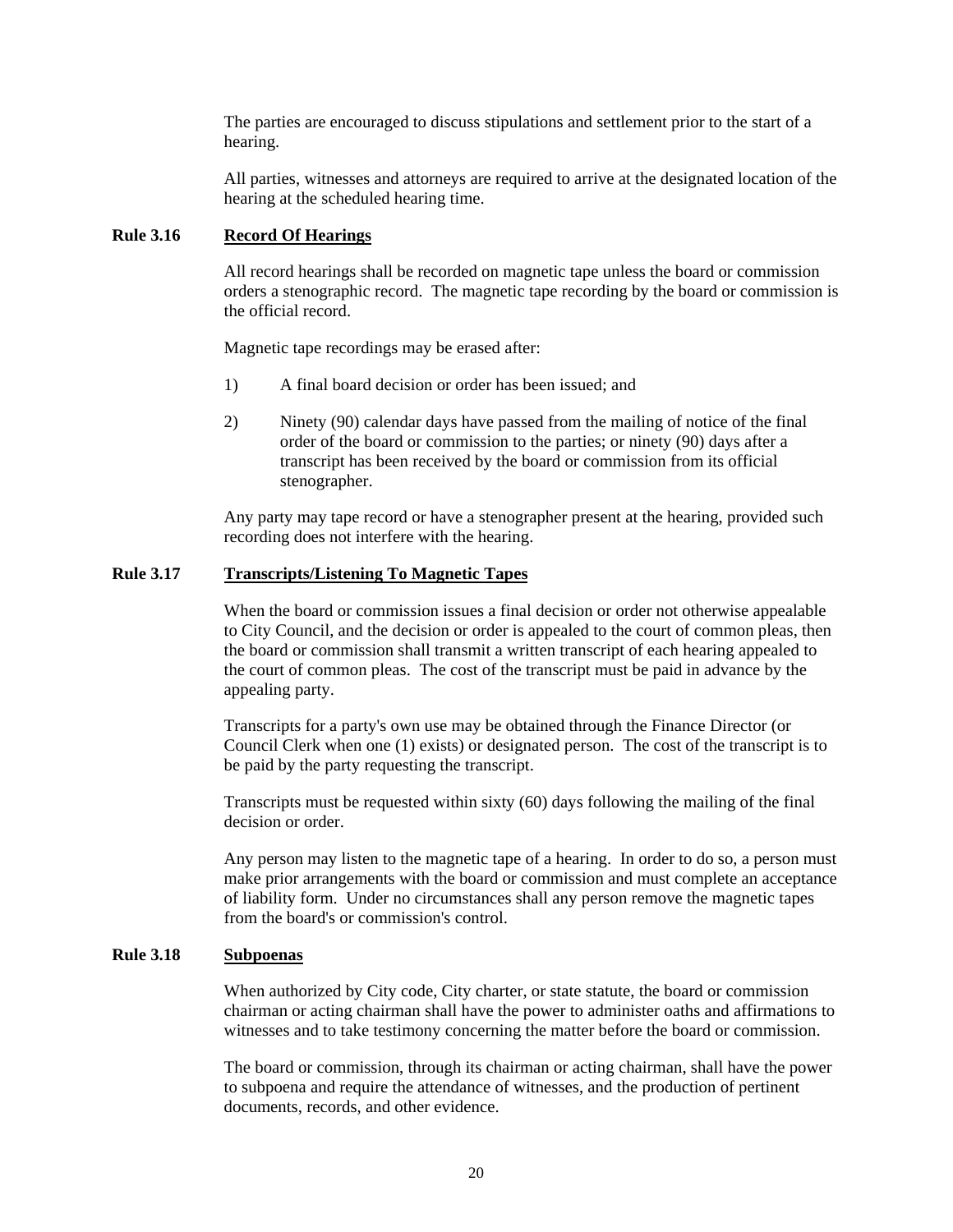Upon request of either party, the board or commission shall issue subpoenas for such persons and documents as the requesting party deems necessary. The party shall submit a written list of witnesses and a summary of each witness's testimony prior to the issuance of the subpoenas. If a party deems it necessary to subpoena more than five (5) witnesses, prior approval is required.

Subpoenas shall be issued in the following ways:

Upon receipt of a precipe, the board or commission shall supply subpoenas to the parties who are responsible for serving subpoenas with fees attached when required. A subpoena is deemed served when:

It is personally served upon the person; or

It is received by the person at the person's last known address by certified mail, return receipt requested; or

It is left at the usual place of residence, or last known address of the person, with an adult residing therein; or

If the service by certified mail as provided by this rule is returned with an endorsement showing the service was refused or unclaimed, then the subpoena may be sent by ordinary mail, evidenced by a certificate of mailing; and

The party serving the subpoena shall file a copy of the subpoena, properly endorsed as to service, at or prior to the hearing for which the subpoena was issued.

The board or commission may mail subpoenas by ordinary United States mail to the last known address of the person as directed by the party requesting the subpoena.

- 1) The board or commission shall not mail subpoenas less than fourteen (14) calendar days in advance of a hearing. If subpoenas cannot be mailed more than fourteen (14) calendar days in advance of a hearing, the board or commission shall, on request, hold the subpoenas so they can be served on the witness at the hearing.
- 2) If the board or commission is requested to serve the subpoena by ordinary mail, then the subpoena is deemed delivered.

To be enforceable, witnesses shall receive their subpoenas at least seven (7) calendar days prior to the hearing. Subpoenas duces tecum shall be received at least ten (10) calendar days prior to the record hearing. Absent proof a witness has received a subpoena in a timely manner, the board or commission shall not enforce the subpoena nor hold the record open for the testimony of an unsubpoenaed non-appearing witness.

Hearings shall not be continued due to the absence of a witness subpoenaed under this rule.

The board or commission will not re-issue subpoenas when a hearing has been continued unless specifically requested to do so in writing.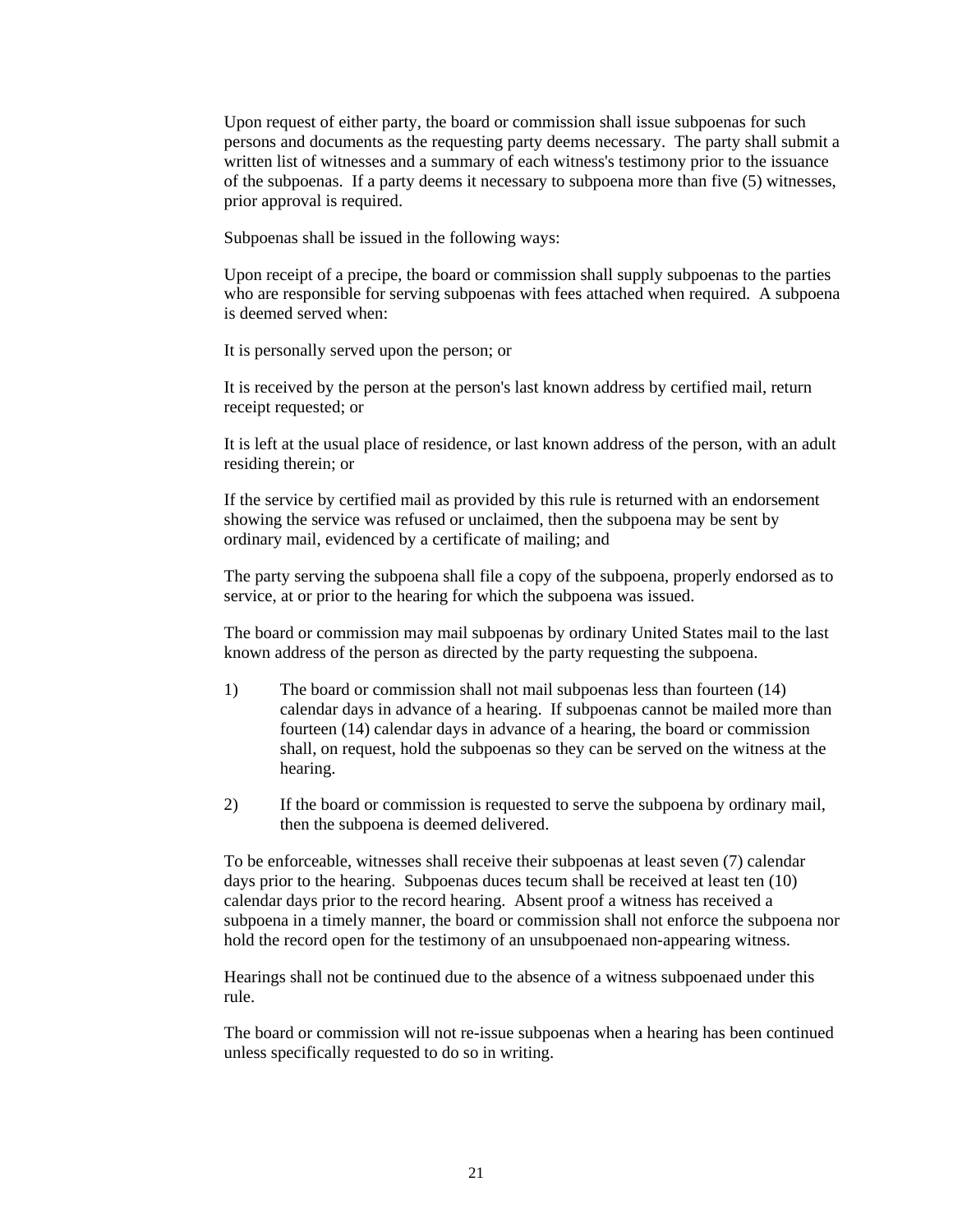<span id="page-21-0"></span>Upon motion and for good cause, the board or commission may quash any subpoena. Motions to quash shall be raised, in writing, prior to a hearing. Unless a motion to quash has been granted, a witness shall attend the hearing to which he or she was subpoenaed.

No character witness shall be subpoenaed to attend hearings. This prohibition does not pertain to witnesses testifying to the credibility of another witness.

#### **Rule 3.19 Mileage Reimbursement And Subpoenaed Witness Fees**

Mileage shall be paid to any subpoenaed witness, not a party, who works or resides outside of Henry County and who incurs unreimbursed travel expense to attend hearings before the board or commission.

Parties may not subpoena themselves.

Mileage and witness fees shall not be paid to anyone who fails to register at the hearing attended.

Any costs associated with any subpoena shall be taxed to the losing party.

## **Rule 3.20 Failure To Appear**

If neither the appellant nor appellant's authorized representative appears at a hearing, the board or commission may dismiss the appeal.

If neither the appellee nor appellee's authorized representative appears at a hearing, the board or commission may grant appropriate relief, including disaffirmance of the decision or order.

If neither party appears at a hearing, the board or commission may, based upon the information available to it, resolve the appeal in the manner it deems appropriate.

#### **Rule 3.21 Settlements And Withdrawals**

An appeal may be withdrawn any time prior to the issuance of the final decision or order of the board or commission. All withdrawals shall be in writing and shall be signed by either the appellant or appellant's representative.

An appeal may be settled by the parties thereto any time prior to the issuance of a final decision or order of the board or commission. The board or commission will accept signed settlement agreements and incorporate them into its final decision or order. All settlement agreements shall be in writing and shall be signed by all affected parties and their representatives.

If the board or commission is notified a case has been withdrawn or settled, and no settlement agreement or withdrawal is filed with the board or commission within fourteen (14) calendar days of the notification to the board or commission, then the board or commission shall schedule the case for a hearing.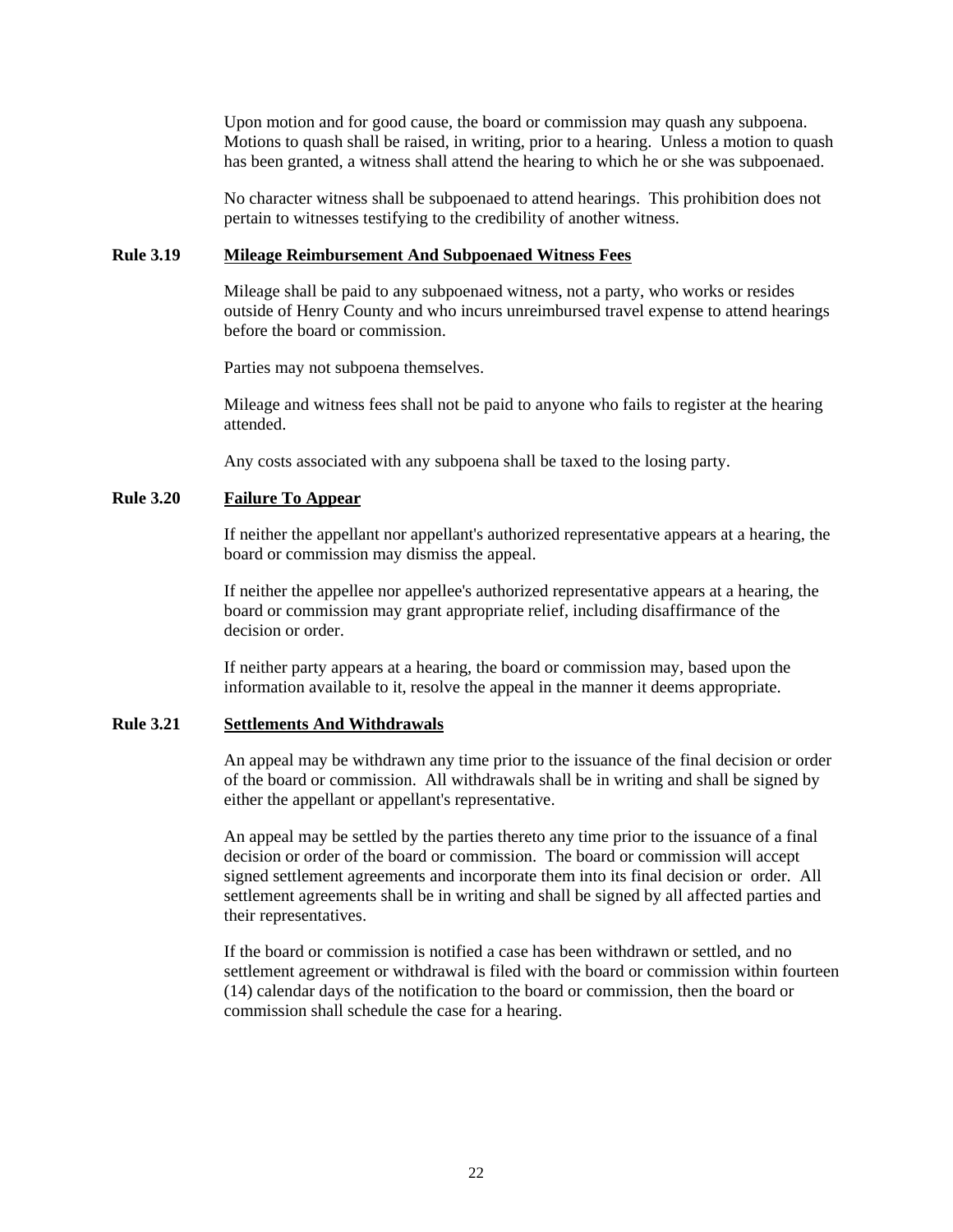## <span id="page-22-0"></span>**Rule 3.22 Final Decision Or Order Of The Board Or Commission**

If a hearing is held before the members of the board or commission, then they will issue a final "decision" or "order". Final decisions or orders shall be signed by the chairman of the commission. The original order shall be placed in the case file.

Unless otherwise provided by law, a final "decision" or "order" does not become public record until it has been served on the parties. Service shall be in accordance with Rule 2.8.

# **Rule 3.23 Appeals To The Court Of Common Pleas**

The parties if not contrary to Council ordinance or resolution, and where otherwise authorized by law, may appeal a final decision of the board or commission to the Common Pleas Court of Henry County, Ohio, so long as the decision or order of the board or commission is not appealable to the City Council and so long as such appeal is filed within thirty (30) calendar days from the filing of the board's or commission's decision or order. Any authorized appeal to City Council must be in a timely manner.

Notices of appeal shall be filed with both the board or commission and the reviewing court within fifteen (15) calendar days of mailing of the final decision or order of the board or commission.

A copy of the notice of appeal shall be served upon the opposing party.

## **Rule 3.24 Certification Of The Record To Court**

The finance director (or council clerk when one exists) or designated officer of the board or commission shall certify only one (1) copy of the record to the court of common pleas in any appeal taken from the board or commission order or decision.

# **Rule 3.25 Deposit Required Upon Filing Notice Of Appeal**

Upon filing with the board or commission a notice of appeal to the court of common pleas, the party filing such notice shall deposit with the board or commission a sum in accordance with the following schedule:

- 1) Fifty-five dollars (\$55.00) per tape for magnetically recorded tapes numbered one through five of the proceedings.
- 2) Fifty dollars (\$50.00) per tape for magnetically recorded tapes numbered six through ten of the proceedings.
- 3) Forty-five (\$45.00) per tape for magnetically recorded tapes numbered eleven and above of the proceedings.

After the board or commission has received the deposit, the transcript and copies of the file will be prepared and the cost of those items will be calculated. If the deposit exceeds the costs of these items, then a refund of the excess will be issued; if the deposit does not cover the full amount, then it will be retained in accordance with this rule.

The deposit will be retained by the board or commission until the appeal process has been completed. If the deposit does not cover the full amount of the costs, and the costs have